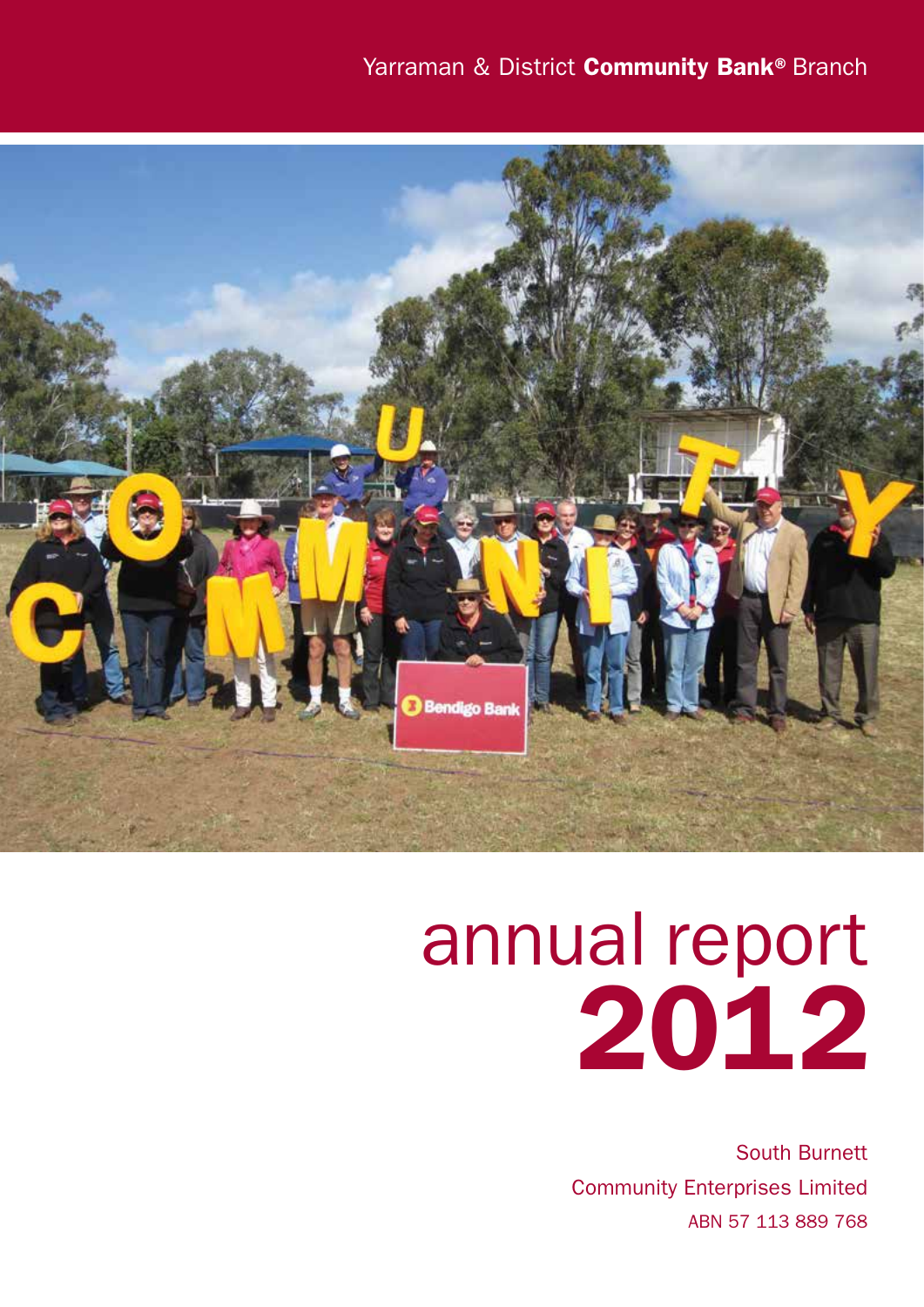## **Contents**

| <b>Chairman's report</b>           | 2  |
|------------------------------------|----|
| Manager's report                   | 3  |
| Directors' report                  | 5  |
| Auditor's independence declaration | 10 |
| <b>Financial statements</b>        | 11 |
| Notes to the financial statements  | 15 |
| Directors' declaration             | 34 |
| Independent audit report           | 35 |
| <b>NSX report</b>                  | 37 |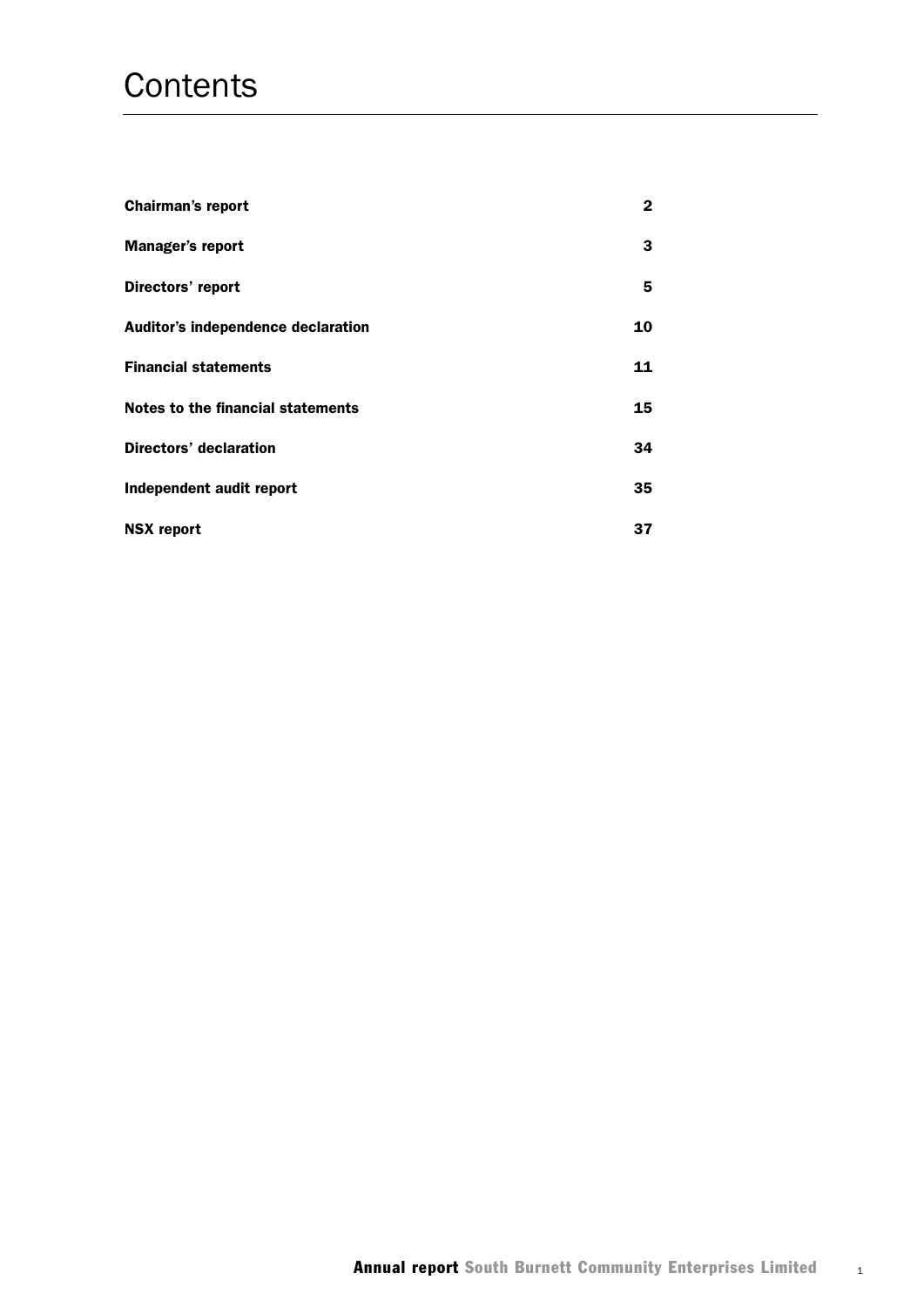## Chairman's report

## For year ending 30 June 2012

Welcome Shareholders,

Again it gives me great pleasure to present the Annual Report on behalf of South Burnett Community Enterprises. This is our seventh Report.

The main highlights this year were the gift of the car to the Graham House Foundation, the Scholarship to enable a young student from our area, to study at University and of course, the continuing Grants Programme Evening. All were very memorable occasions.

Our growth continues despite the world economic difficulties with a sound base of \$80 million being touched.

The efforts of Lorraine Wyvill in turning Blackbutt around and Anne Woodrow maintaining our very successful business in Yarraman, has again been outstanding.

We are well on the path to establishing the new branch at Nanango.

Your Board has worked tirelessly to ensure that the goals of the Community Bank are met. The dedication of their time and expertise has left us in a very healthy position. Many thanks to each and every Board member.

It has been a privilege to serve as your Chairman.

Frank Smith Chairman.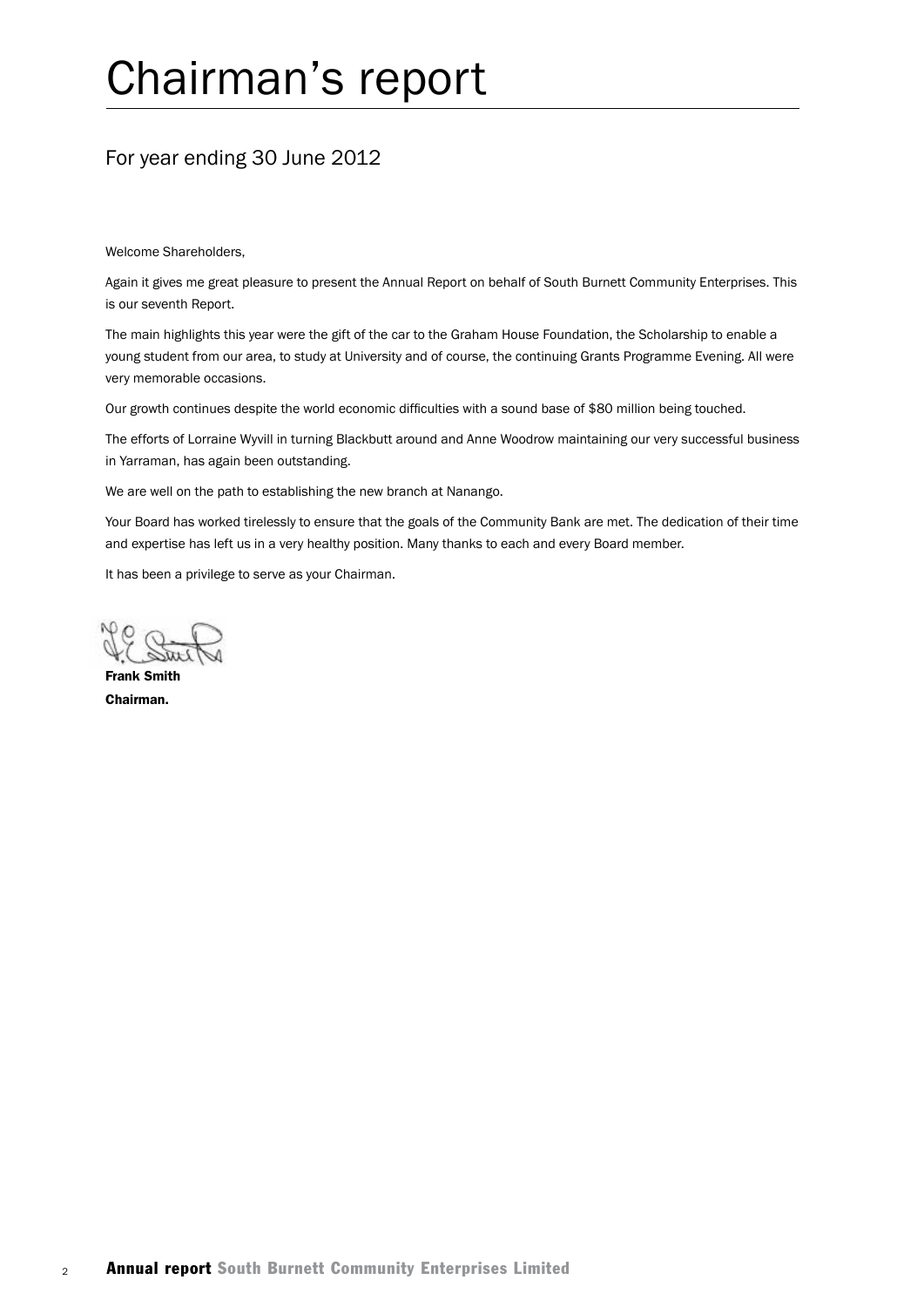## Manager's report

## For year ending 30 June 2012

"At Bendigo Bank we realised long ago that to help your community become successful, we first needed to help U become successful. Because if U grow, everyone will grow with U – After all without U – there's no us! So we're concentrating on U – by delivering great products and services."

It is with pleasure that I present the seventh Annual Report and results for the financial year ending 30 June 2012 on behalf of the Yarraman & District Community Bank® Branch and Blackbutt branch.

In what was yet another very challenging year in the financial world, I am pleased to report to the Board and shareholders that Yarraman & District Community Bank® Branch and the Blackbutt branch were still able to achieve some excellent outcomes.

Both branches have continued to perform well this year with the following portfolio of funds under management. Considering the challenges given the economic downturn the branches were still able to return a positive result.

| Yarraman                            | June 2011    | June 2012    | % Increase |
|-------------------------------------|--------------|--------------|------------|
| Deposits                            | \$22,828,000 | 20,892,000   | (8.48%)    |
| Loans                               | \$36,892,000 | \$40,170,000 | 8.88%      |
| <b>Other Business</b>               | \$1,828,000  | \$1,759,000  | (3.77%)    |
| <b>Total Funds Under Management</b> | \$61,548,000 | \$62,821,000 | 2.068%     |

| <b>Blackbutt</b>                    | June 2011    | June 2012    | % Increase |
|-------------------------------------|--------------|--------------|------------|
| Deposits                            | \$3,130,000  | \$4,829,000  | 54.28%     |
| Loans                               | \$4,719,000  | \$6,784,000  | 43.78%     |
| <b>Other Business</b>               | \$108,000    | Nil          |            |
| <b>Total Funds Under Management</b> | \$7,957,000  | \$11,613,000 | 45.94%     |
| Combined Total:                     | \$69,505,000 | \$74,434,000 | 7.09%      |

I would just like to congratulate the staff from both branches on achieving such excellent results.

The above growth resulted in the branch generating good profits each month which enabled us to once again contribute vital funding back to our local communities, by way of sponsorships, community grants and donations.

Following on from the success of our 2011 Community Grants Program, we were delighted to budget and invest \$30,000 in funding for our 2012 Grant Program to 10 successful Community Groups. (\$35,000 has been budgeted for 2013).

On the evening of our Grants presentation, we were also delighted to announce the funding of a vehicle for Graham House Community Centre which is an accredited Transport Provider with Queensland Transport and offers a range of transport options for transport of disadvantaged people of the South Burnett Region. The cost of this project was \$33,182.

In 2011/12, South Burnett Community Enterprises Limited adopted Bendigo and Adelaide Bank's Student Scholarship Program which has enabled us to sponsor a deserving local year 12 student with \$5,000 towards their studies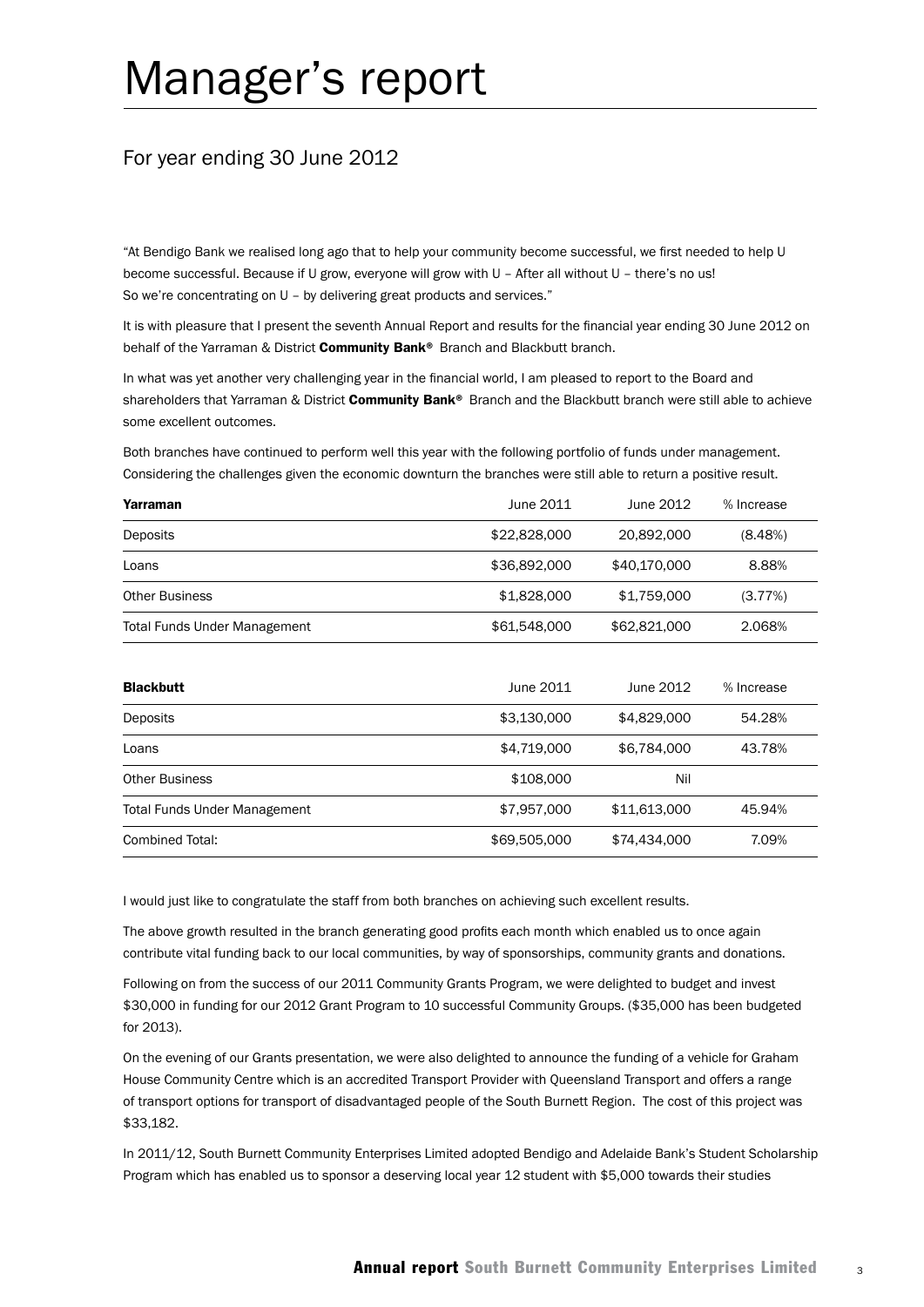#### Company Achievements 2011/2012 financial year:

South Burnett Community Enterprises Limited won the 2011 Community Bank® Achievement Award. The award recognises the significant achievement in business growth and profitability while engaging and assisting local youth.

South Burnett Community Enterprises Limited prides itself at being at the forefront of Director education, to help the future capacity of their company and developing significant relationships with Government.

The 2011/2012 financial year also saw the company pay our shareholders their second dividend of 4.5%.

#### **Staff**

Our staff continue to provide outstanding service to all of our customers and are our most valued asset.

I would like to take this opportunity to congratulate Lorraine Wyvill on her promotion to Branch Manager of Blackbutt. Congratulations to Lorraine and herteam of Cindy Rohlf and Nerrida Roberts for their dedication and commitment to the continued success of our Blackbutt branch.

To my wonderful staff at Yarraman, I am fortunate to have the support of a great team. I thank them for their commitment to the Bendigo Way of banking and congratulate them on their fine achievements in providing exceptional customer service, and for the happy and hardworking environment they have created.

I personally would like to thank and congratulate, June Dugdell, Cheryl Nix, and Joanne Collett for what they achieved last financial year and for their dedication and commitment to the success of their branch. I would like to welcome Daniel Mead who has recently joined our team in Yarraman.

It would also like to acknowledge the continued support of our Regional Manager, Garth Seymour, our Business Banker, Wayne Swadling, our Financial Planner Katie Alifrangis and our Community Support Officers in Brisbane. I thank you all.

#### Board Support

A big thank you to the Board for all of their support throughout the year. I congratulate our Chairman Frank Smith and each Director for their commitment and dedication to the success of both branches.

And, of course there are our customers and shareholders. They have made a vital contribution in putting their faith in Yarraman & District Community Bank® Branch and Blackbutt branch and, in return, are enjoying the exceptional customer service that our **Community Bank®** branches have become renowned for.

It has been another successful year and we look forward to continued success in the future with the ongoing support of our Community.

Miloodrow

Anne Woodrow Branch Manager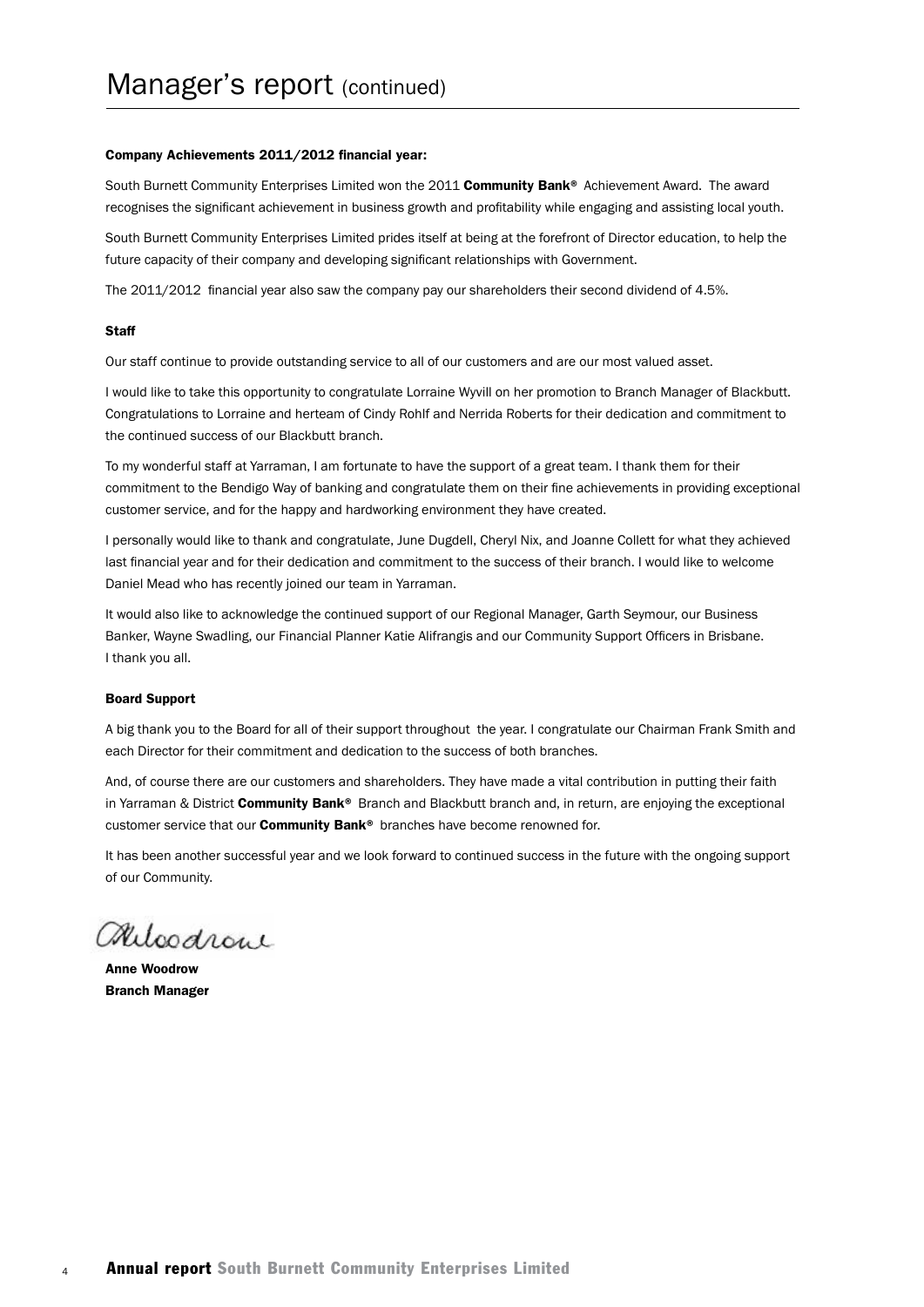## For the financial year ended 30 June 2012

Your directors submit the financial statements of the company for the financial year ended 30 June 2012.

#### **Directors**

The names and details of the company's directors who held office during or since the end of the financial year:

#### Francis Edward Smith

Chairman Age: 72 Retired Former exporter of livestock before moving into specialist funds management roles. Special responsibilities: - Finance, Audit and **Governance** Interest in shares: 11,334

#### James Alan Beveridge

Treasurer Age: 37 Chartered Accountant Worked in public accounting since 1993, now a Chartered Accountant dealing with small to medium enterprises. Special responsibilities: Audit, Due Diligence Interests in shares: 3,000

#### David Wayne Emms

Director Age: 68 Retired Former manufacturer/ builder. Chairman of Yarraman Community Council and Chairman of Colours of Yarraman Festival. Special responsibilities: Buildings Interests in shares: 1,336

#### Ross Christopher Begent Director Age: 59 Manager Business Management & Counselling/Business, Tourism & Event Management Diploma of Management. Special responsibilities: Corporate Governance, Strategic Planning Interests in shares: 4,502

#### David Francis Robison

**Secretary** Age: 63 Retired 30 years experience in the Motor Vehicle finance industry in management positions. A very active member in the Blackbutt community. Special responsibilities: Secretary Interests in shares: 6,417

#### Noel Leslie Strohfeld

Director Age: 71 Company Director/Grazier 30 years in local government including 11 years as mayor. Licensed motor dealer and member of CoMSEQ rural futures taskforce and growth management & planning committee. Special responsibilities: Projects Interests in shares: 2,003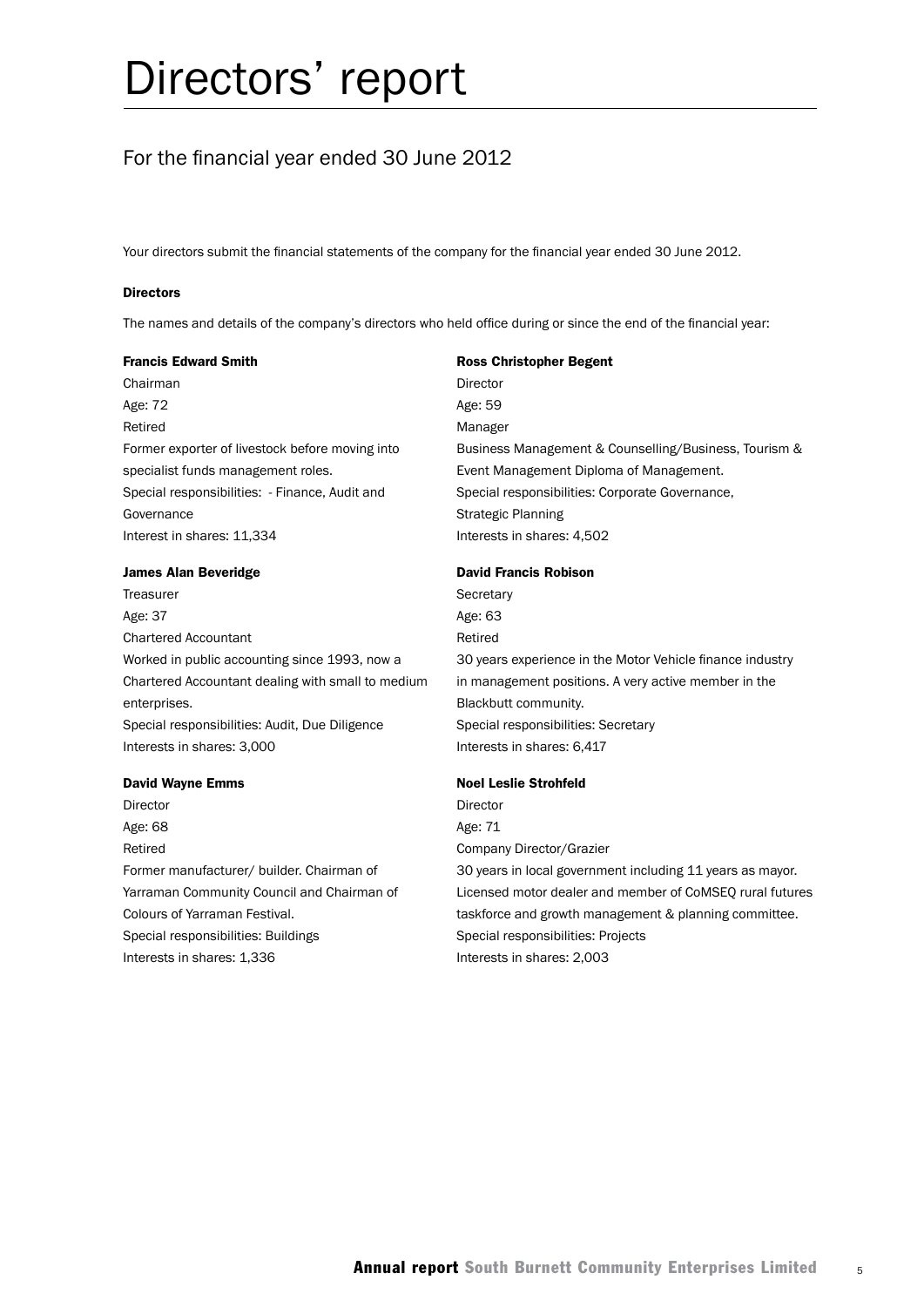#### Brenton Lester McLennan

Vice Chairman Age: 61 Electrician Owner of Breaker Electrical Pty Ltd, member of the Blackbutt Golf Club executive and former councillor with the Nanango Shire Council between 1991-1997. Special responsibilities: Human resources Interests in shares: 22,334

#### Jeffrey Bruce Connor

Director Age: 55

Medical Center Practice Manager

Masters in Education Administration. Principal of schools for 20 years. Chairman of the Blackbutt and Benarkin Aged Care Association and Bloomin Beautiful Blackbutt Festival Inc. Justice of the Peace. Special responsibilities: Sponsorship and Marketing,

Public Relations Interests in shares: 10,667

#### Ross Michael Towell

Director Age: 51 Business Owner Part of the Nanango Community Bank project since inception in 2008 .Owner/Editor of the Country Focus Newspaper and past President of Nanango Tourism and Development Association. Involved in many community organisations. Special responsibilities: Nanango Steering **Committee** Interests in shares: Nil

Directors were in office for this entire year unless otherwise stated.

No directors have material interests in contracts or proposed contracts with the company.

#### Company Secretary

David Robison was appointed to the position of company secretary on 7 December 2010, replacing Ross Begent who had been the company secretary since the company's establishment. David has many years experience in the financial industry, managing several large offices within a finance company.

Principal Activities

The principal activities of the company during the course of the financial year were in facilitating Community Bank® services under management rights to operate franchised branches of Bendigo and Adelaide Bank Limited.

There has been no significant changes in the nature of these activities during the year.

#### Operating Results

Operations have continued to perform in line with expectations. The profit/(loss) of the company for the financial year after provision for income tax was:

| Year ended<br>30 June 2012 | Year ended<br>30 June 2011 |
|----------------------------|----------------------------|
| 14,193                     | (30,010)                   |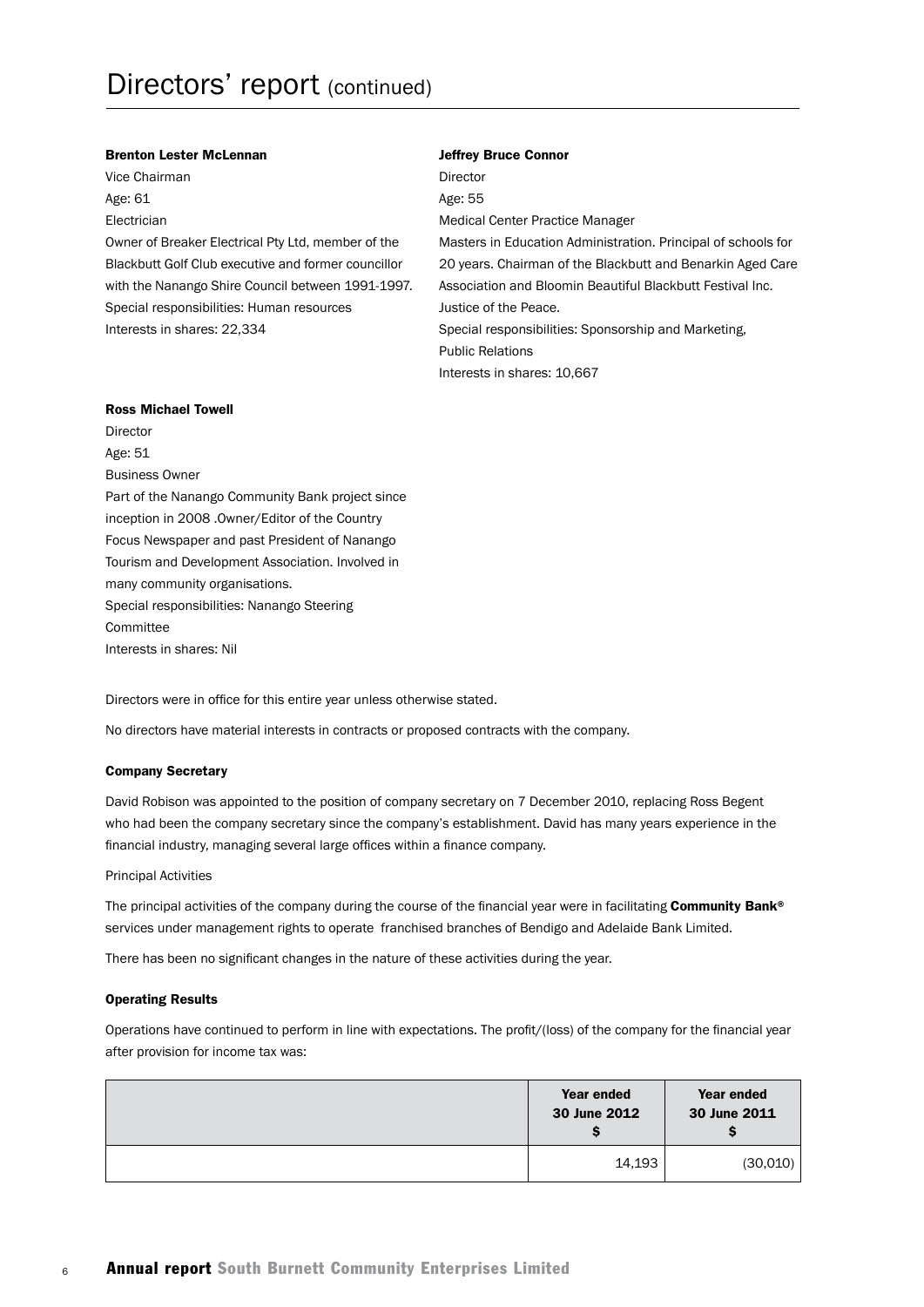#### Remuneration Report

No director receives remuneration for services as a company director or committee member.

There are no employees who are directly accountable and have responsibility for the strategic direction and operational management of the entity.

There are therefore no specified executives whose remuneration requires disclosure.

#### **Dividends**

No dividends were declared or paid for the previous year and the directors recommend that no dividend be paid for the current year.

|                            | Year Ended 30 June 2012 |        |
|----------------------------|-------------------------|--------|
| <b>Dividends</b>           | <b>Cents</b>            |        |
| Dividends paid in the year | 4.50                    | 39,651 |

#### Significant Changes in the State of Affairs

The directors' supported the conduct of a feasibility study to determine the viability of opening a third branch in Nanango. Following positive indications from the feasibility study it was decided to proceed with preparation of a prospectus for the purposes of raising capital for the establishment of the third branch. The prospectus has now been prepared and issued to the public. This decision may affect the operations of the company and the results of those operations or state of affairs of the company in future years.

In the opinion of the directors there were no other significant changes in the state of affairs of the company that occurred during the financial year under review not otherwise disclosed in this report or the financial statements.

#### Matters Subsequent to the End of the Financial Year

There are no matters or circumstances that have arisen since the end of the financial year that have significantly affected or may significantly affect the operations of the company, the results of those operations or the state of affairs of the company, in future years.

#### Likely Developments

South Burnett Community Enterprises Limited are in the process of opening a new branch in Nanango. A feasibility study has been conducted with Bendigo Bank agreeing to a franchise agreement with South Burnett Community Enterprises Limited at Nanango. A Prospectus is currently being prepared.

#### Environmental Regulation

The company is not subject to any significant environmental regulation.

#### Directors' Benefits

No director has received or become entitled to receive, during or since the financial year, a benefit because of a contract made by the company, controlled entity or related body corporate with a director, a firm which a director is a member or an entity in which a director has a substantial financial interest except as disclosed in note 20 to the financial statements. This statement excludes a benefit included in the aggregate amount of emoluments received or due and receivable by directors shown in the company's accounts, or the fixed salary of a full-time employee of the company, controlled entity or related body corporate.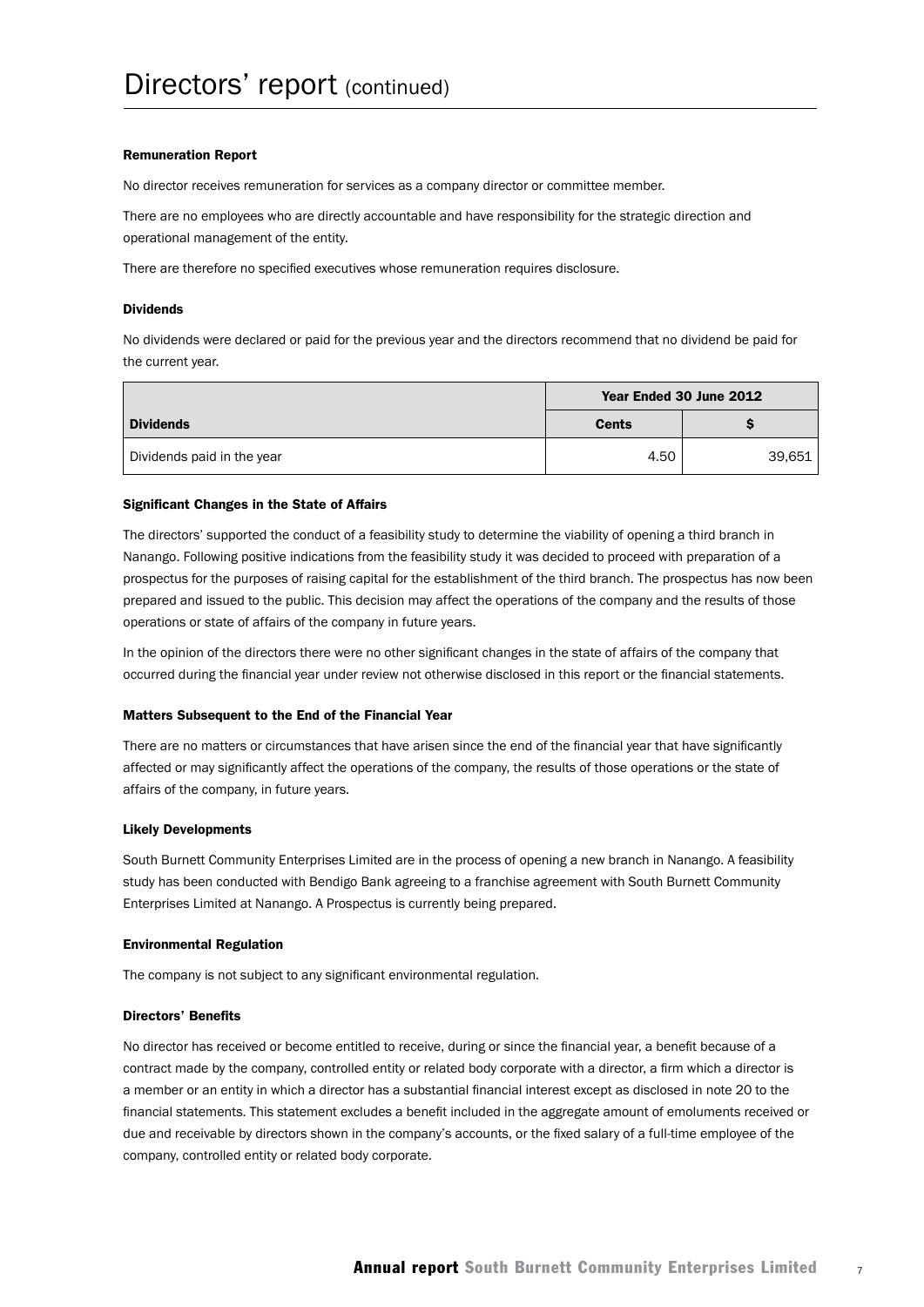#### Indemnification and Insurance of Directors and Officers

The company has indemnified all directors and the manager in respect of liabilities to other persons (other than the company or related body corporate) that may arise from their position as directors or manager of the company except where the liability arises out of conduct involving the lack of good faith.

Disclosure of the nature of the liability and the amount of the premium is prohibited by the confidentiality clause of the contract of insurance. The company has not provided any insurance for an auditor of the company or a related body corporate.

#### Directors' Meetings

The number of directors meetings attended by each of the directors of the company during the year were:

|                            | <b>Board Meetings</b><br><b>Attended</b> |                |
|----------------------------|------------------------------------------|----------------|
| <b>Director</b>            | Eligible                                 | Attended       |
| Francis Edward Smith       | 10                                       | 10             |
| Ross Christopher Begent    | 10                                       | 9              |
| James Alan Beveridge       | 10                                       | 10             |
| David Francis Robison      | 10                                       | 9              |
| David Wayne Emms           | 10                                       | 10             |
| Noel Leslie Strohfeld      | 10                                       | $\overline{7}$ |
| Brenton Lester McLennan    | 10                                       | $\overline{7}$ |
| Jeffrey Bruce Connor       | 10                                       | 10             |
| <b>Ross Michael Towell</b> | 10                                       | 9              |

#### Non Audit Services

The company may decide to employ the auditor on assignments additional to their statutory duties where the auditor's expertise and experience with the company are important. Details of the amounts paid or payable to the auditor (Andrew Frewin & Stewart) for audit and non audit services provided during the year are set out in the notes to the accounts.

The board of directors has considered the position, in accordance with the advice received from the audit committee and is satisfied that the provision of the non-audit services is compatible with the general standard of independence for auditors imposed by the Corporations Act 2001.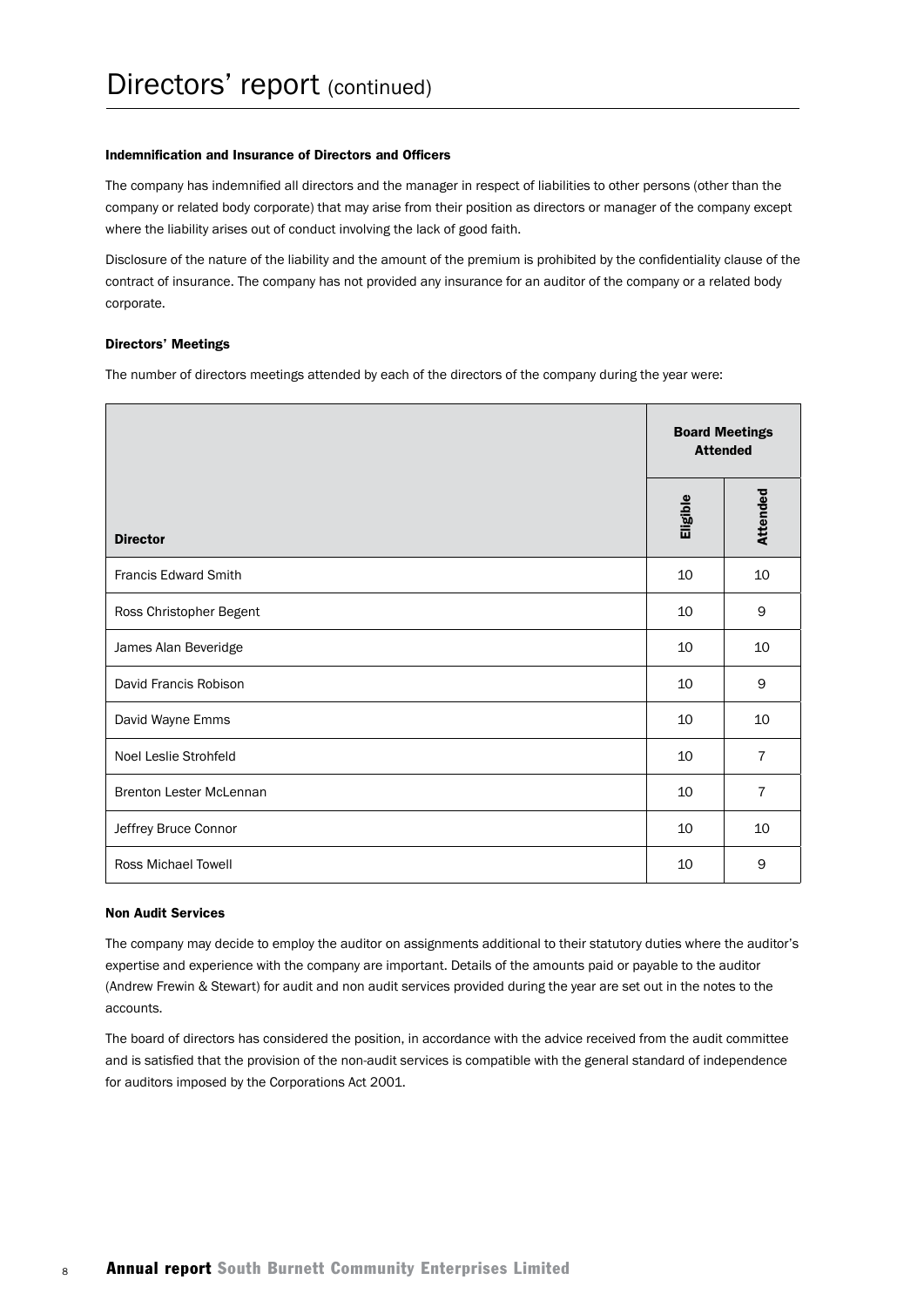#### Non Audit Services (continued)

The directors are satisfied that the provision of non-audit services by the auditor, as set out in the notes did not compromise the auditor independence requirements of the Corporations Act 2001 for the following reasons:

- all non-audit services have been reviewed by the audit committee to ensure they do not impact on the impartiality and objectivity of the auditor;
- none of the services undermine the general principles relating to auditor independence as set out in APES 110 Code of Ethics for Professional Accountants, including reviewing or auditing the auditor's own work, acting in a management or a decision-making capacity for the company, acting as advocate for the company or jointly sharing economic risk and rewards.

#### Auditors' Independence Declaration

A copy of the auditors' independence declaration as required under section 307C of the Corporations Act 2001 is set out on page 10.

Signed in accordance with a resolution of the board of directors at Yarraman, Queensland on 13 August 2012.

Francis Edward Smith, Chairman James Alan Beveridge , Treasurer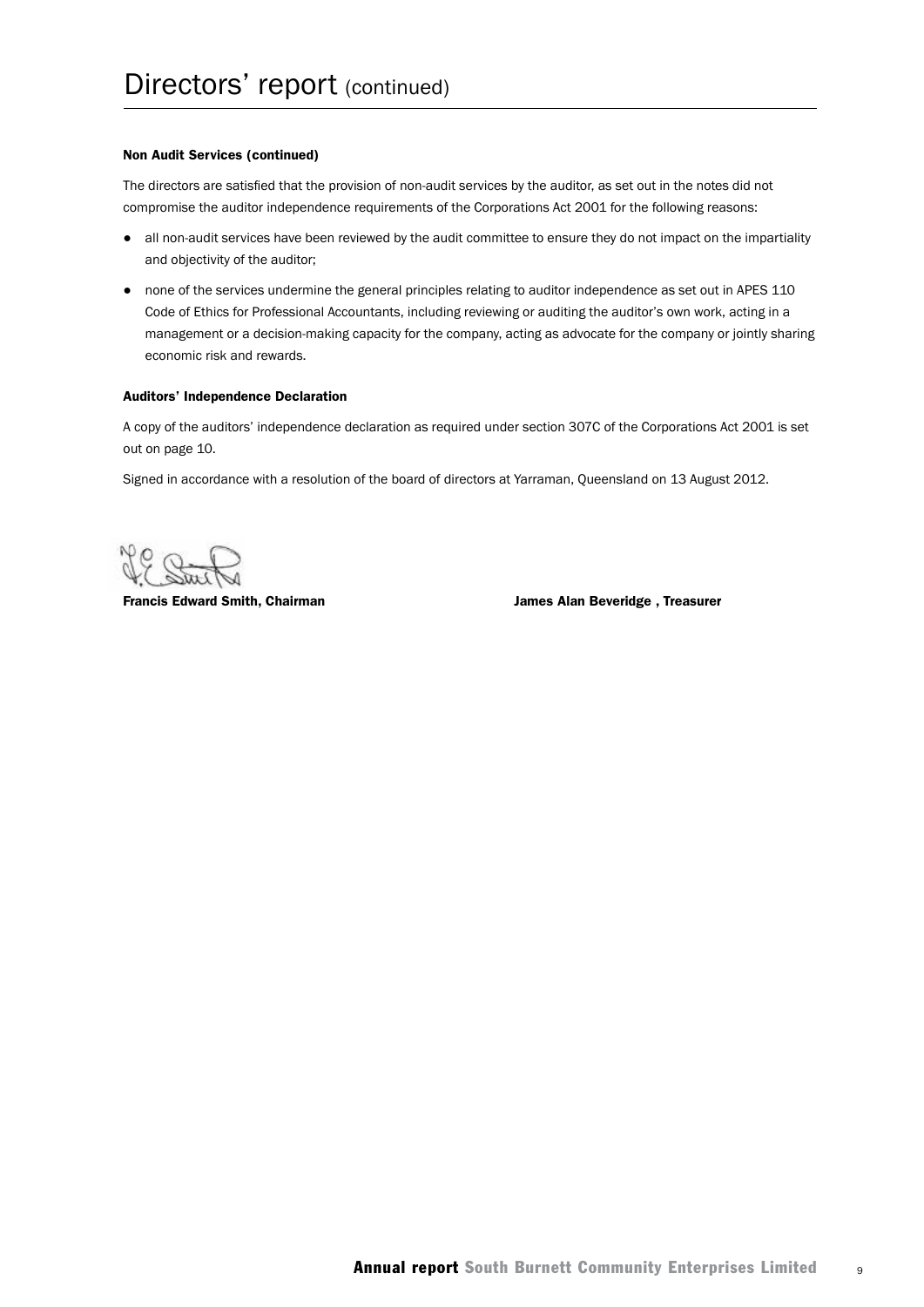## Auditor's independence declaration



#### Lead auditor's independence declaration under section 307C of the Corporations Act 2001 to the directors of South Burnett Community Enterprises Limited

I declare, that to the best of my knowledge and belief, in relation to the audit for the financial year ended 30 June 2012 there have been no contraventions of:

- the auditor independence requirements of the Corporations Act 2001 in relation to the audit
- any applicable code of professional conduct in relation to the audit.

**Graeme Stewart Andrew Frewin Stewart** 61 Bull Street, Bendigo Vic 3550

Dated: 13 August 2012

| P: (03) 5443 0344 | Liability limited by a scheme approved under Professional Standards Legislation. ABN: 51061795337.<br>afs@afsbendigo.com.au<br>61-65 Bull St./PO Box 454 Bendigo Vic. 3552<br>F: (03) 5443 5304<br>www.afsbendigo.com.au |
|-------------------|--------------------------------------------------------------------------------------------------------------------------------------------------------------------------------------------------------------------------|
|                   | TAXATION: <- AUDIT := BUSINESS SERVICES := EINANCIAL PLANNING :                                                                                                                                                          |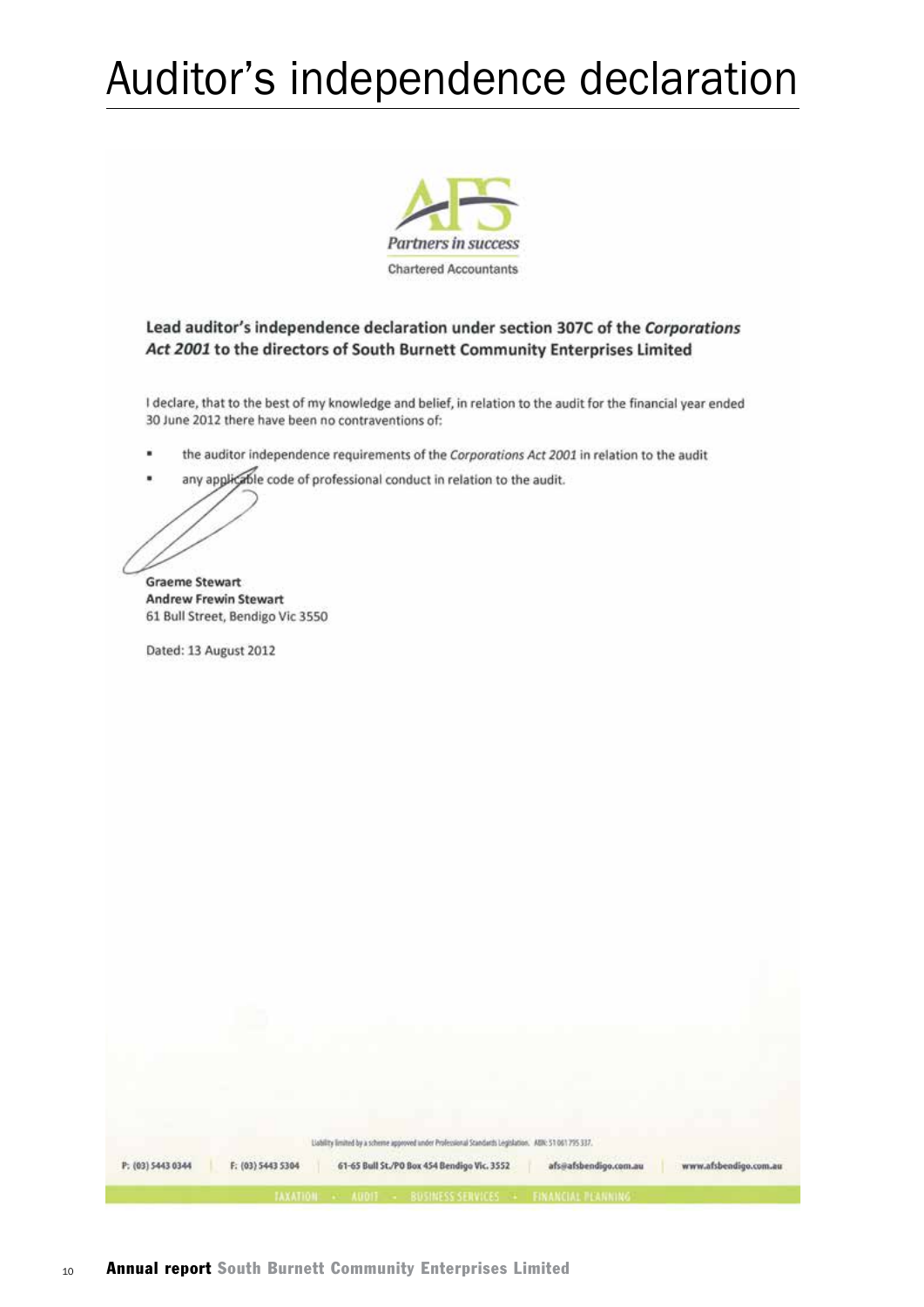## Statement of Comprehensive Income for the Year Ended 30 June 2012

|                                                              | <b>Note</b><br>S | 2012<br>s  | 2011       |
|--------------------------------------------------------------|------------------|------------|------------|
| Revenues from ordinary activities                            | 4                | 860,371    | 766,218    |
| Employee benefits expense                                    |                  | (437, 323) | (429, 690) |
| Charitable donations, sponsorship, advertising and promotion |                  | (92,991)   | (77,659)   |
| Occupancy and associated costs                               |                  | (71, 797)  | (70, 762)  |
| <b>Systems costs</b>                                         |                  | (40, 615)  | (41, 162)  |
| Depreciation and amortisation expense                        | 5                | (47, 751)  | (44, 702)  |
| Finance costs                                                | 5                | (65)       | (71)       |
| General administration expenses                              |                  | (152, 838) | (140, 724) |
| Profit/(loss) before income tax (expense)/credit             |                  | 16,991     | (38, 552)  |
| Income tax (expense)/credit                                  | 6                | (2,798)    | 8,542      |
| Profit/(loss) after income tax (expense)/credit              |                  | 14,193     | (30, 010)  |
| Total comprehensive income for the year                      |                  | 14,193     | (30, 010)  |
| Earnings per share (cents per share)                         |                  | c          | c          |
| - basic for profit for the year                              |                  | 1.61       | (3.41)     |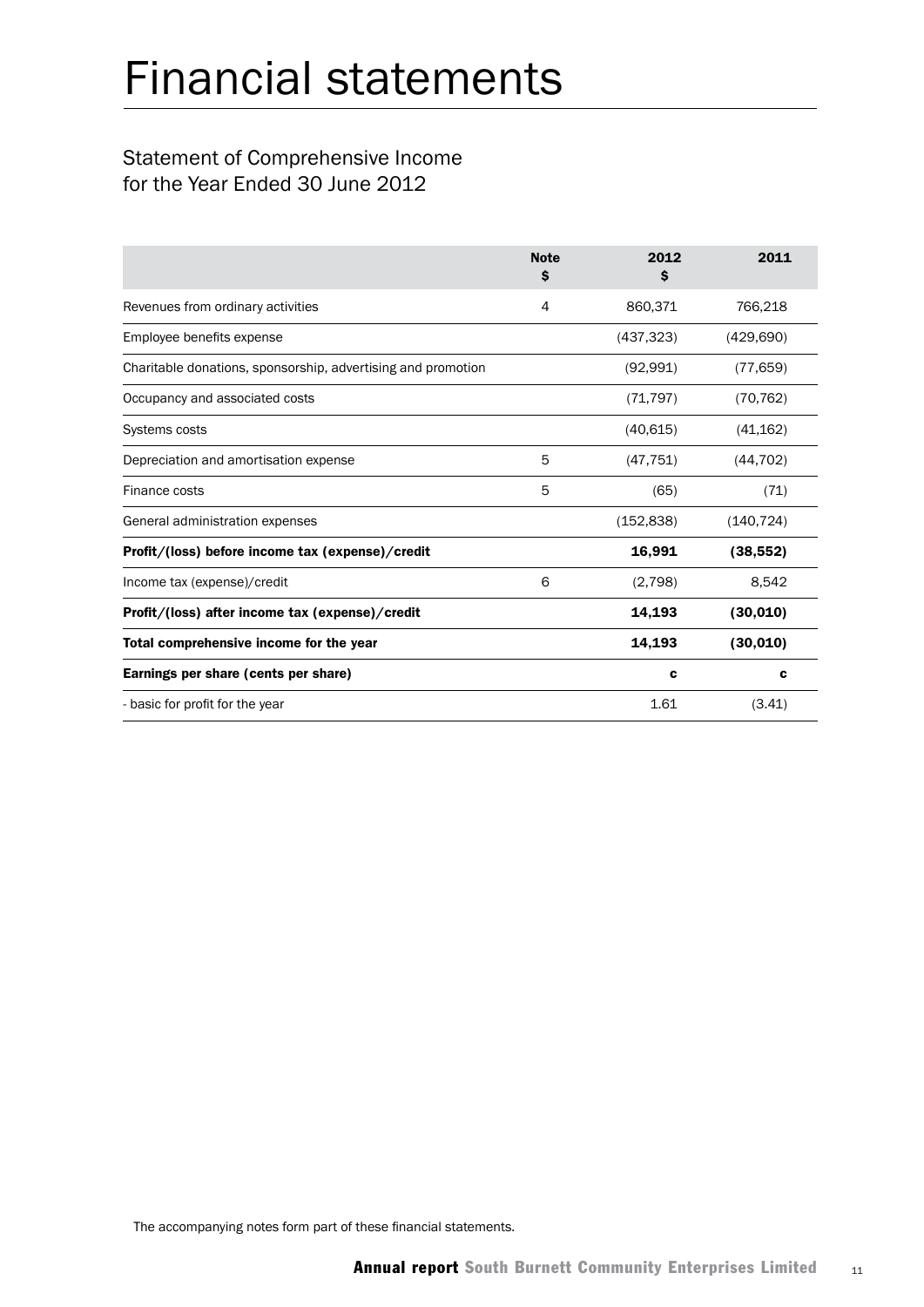## Balance Sheet as at 30 June 2012

|                                      | <b>Note</b><br>\$ | 2012<br>\$ | 2011       |
|--------------------------------------|-------------------|------------|------------|
| <b>ASSETS</b>                        |                   |            |            |
| <b>Current Assets</b>                |                   |            |            |
| Cash and cash equivalents            | $\overline{7}$    | 115,653    | 88,656     |
| Trade and other receivables          | 8                 | 81,529     | 69,725     |
| Current tax asset                    | 11                | 7,813      | 14,022     |
| <b>Total Current Assets</b>          |                   | 204,995    | 172,403    |
| <b>Non-Current Assets</b>            |                   |            |            |
| Property, plant and equipment        | 9                 | 306,319    | 333,841    |
| Intangible assets                    | 10                | 124,377    | 142,373    |
| Deferred tax assets                  | 11                | 18,056     | 19,135     |
| <b>Total Non-Current Assets</b>      |                   | 448,752    | 495,349    |
| <b>Total Assets</b>                  |                   | 653,747    | 667,752    |
| <b>LIABILITIES</b>                   |                   |            |            |
| <b>Current Liabilities</b>           |                   |            |            |
| Trade and other payables             | 12                | 42,047     | 34,683     |
| Provisions                           | 14                | 51,370     | 35,229     |
| <b>Total Current Liabilities</b>     |                   | 93,417     | 69,912     |
| <b>Non-Current Liabilities</b>       |                   |            |            |
| Provisions                           | 14                | 10,662     | 17,567     |
| <b>Total Non-Current Liabilities</b> |                   | 10,662     | 17,567     |
| <b>Total Liabilities</b>             |                   | 104,079    | 87,479     |
| <b>Net Assets</b>                    |                   | 549,668    | 580,273    |
| <b>Equity</b>                        |                   |            |            |
| Issued capital                       | 15                | 676,621    | 681,768    |
| <b>Accumulated losses</b>            | 16                | (126, 953) | (101, 495) |
| <b>Total Equity</b>                  |                   | 549,668    | 580,273    |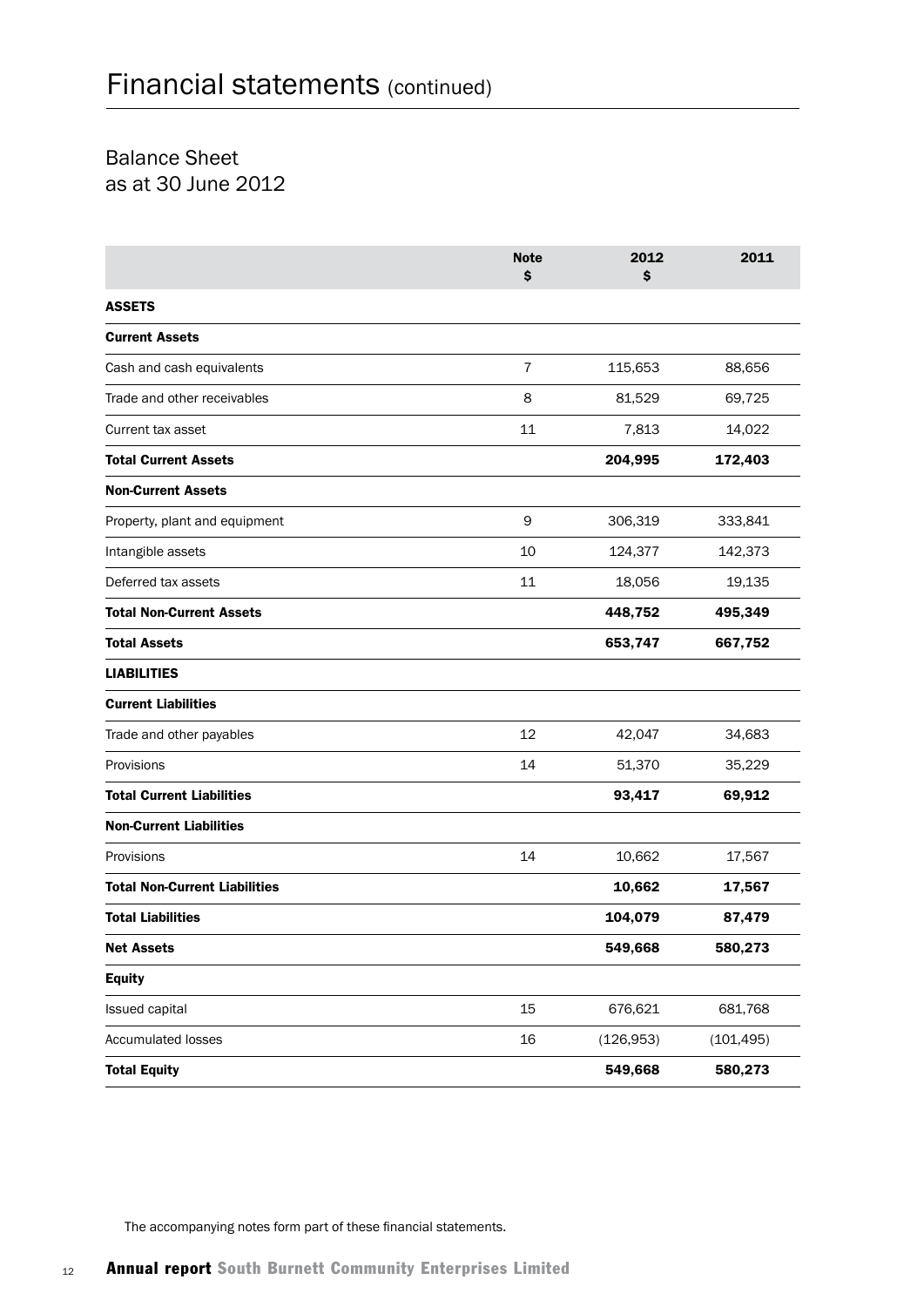## Statement of Changes in Equity for the Year Ended 30 June 2012

|                                                          | <b>Issued</b><br><b>Capital</b><br>\$ | <b>Retained</b><br><b>Earnings</b><br>\$ | <b>Total</b><br><b>Equity</b><br>Ş |
|----------------------------------------------------------|---------------------------------------|------------------------------------------|------------------------------------|
| Balance at 1 July 2010                                   | 685,110                               | (71, 485)                                | 613,625                            |
| Total comprehensive income for the year                  |                                       | (30, 010)                                | (30, 010)                          |
| Transactions with owners in their capacity<br>as owners: |                                       |                                          |                                    |
| Shares issued during period                              | 3,250                                 |                                          | 3,250                              |
| Costs of issuing shares                                  | (6,592)                               |                                          | (6,592)                            |
| Dividends provided for or paid                           |                                       |                                          |                                    |
| Balance at 30 June 2011                                  | 681,768                               | (101, 495)                               | 580,273                            |
| Balance at 1 July 2011                                   | 681,768                               | (101, 495)                               | 580,273                            |
| Total comprehensive income for the year                  |                                       | 14,193                                   | 14,193                             |
| Transactions with owners in their capacity<br>as owners: |                                       |                                          |                                    |
| Shares issued during period                              |                                       |                                          |                                    |
| Costs of issuing shares                                  | (5, 147)                              |                                          | (5, 147)                           |
| Dividends provided for or paid                           |                                       | (39,651)                                 | (39,651)                           |
| Balance at 30 June 2012                                  | 676,621                               | (126, 953)                               | 549,668                            |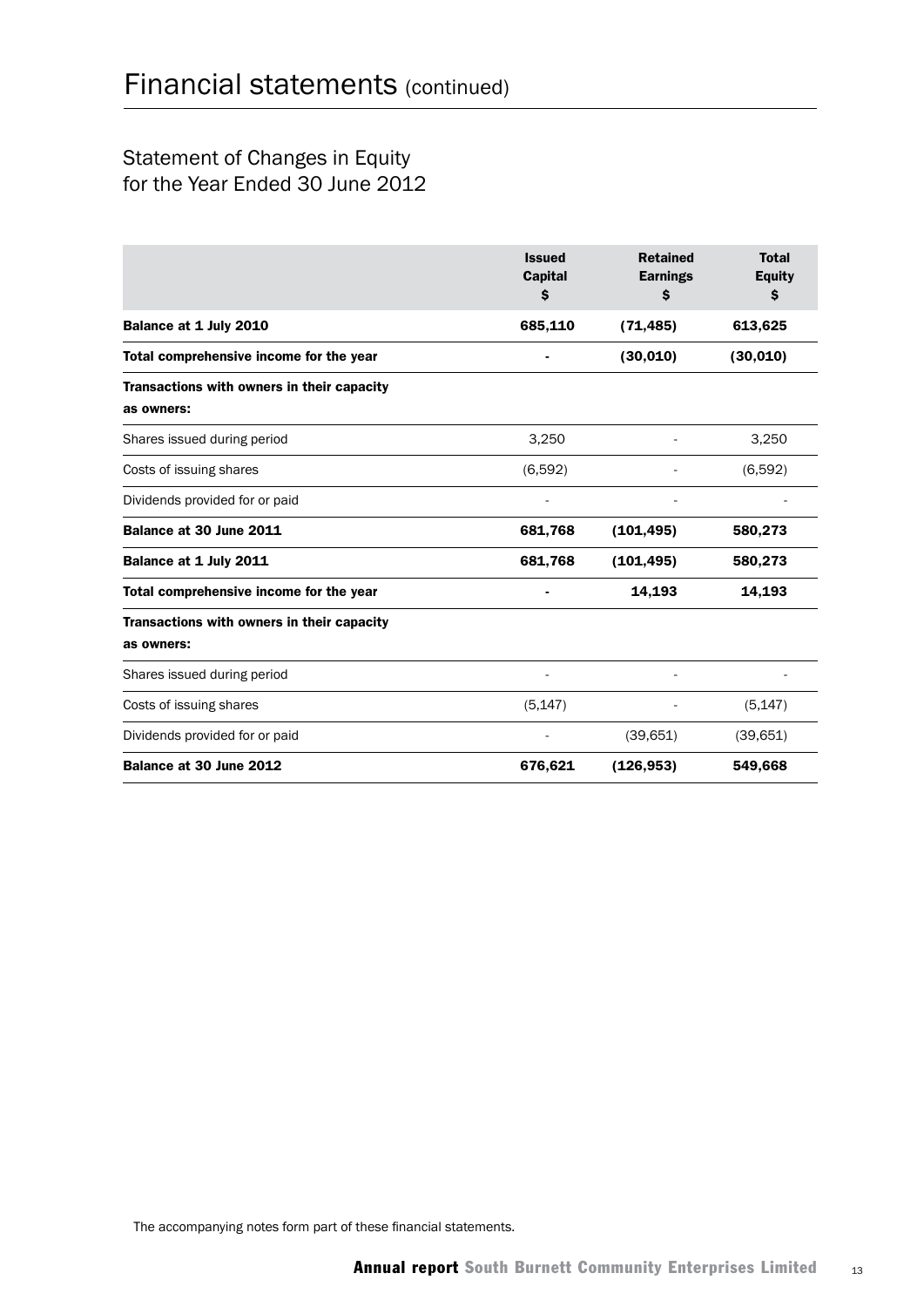## Statement of Cashflows for the Year Ended 30 June 2012

|                                                                  | <b>Note</b><br>Ś | 2012<br>Ŝ  | 2011       |
|------------------------------------------------------------------|------------------|------------|------------|
| <b>Cash Flows From Operating Activities</b>                      |                  |            |            |
| Receipts from customers                                          |                  | 941,391    | 824,525    |
| Payments to suppliers and employees                              |                  | (875, 972) | (811, 284) |
| Interest received                                                |                  | 4.184      | 5,565      |
| Interest paid                                                    |                  | (65)       | (71)       |
| Income taxes (paid)/refunded                                     |                  | 4,490      | (18, 442)  |
| Net cash provided by operating activities                        | 17               | 74,028     | 293        |
| <b>Cash Flows From Investing Activities</b>                      |                  |            |            |
| Payments for property, plant and equipment                       |                  | (2, 233)   | (35,960)   |
| Payments for intangible assets                                   |                  |            | (69,983)   |
| Net cash used in investing activities                            |                  | (2, 233)   | (105, 943) |
| <b>Cash Flows From Financing Activities</b>                      |                  |            |            |
| Proceeds from issues of shares                                   |                  | (5, 147)   | 3,250      |
| Payment for share issue costs                                    |                  |            | (6,592)    |
| Dividends paid                                                   |                  | (39, 651)  |            |
| Net cash used in financing activities                            |                  | (44, 798)  | (3, 342)   |
| Net increase/(decrease) in cash held                             |                  | 26,997     | (108, 992) |
| Cash and cash equivalents at the beginning of the financial year |                  | 88,656     | 197,648    |
| Cash and cash equivalents at the end of the financial year       | 7(a)             | 115,653    | 88,656     |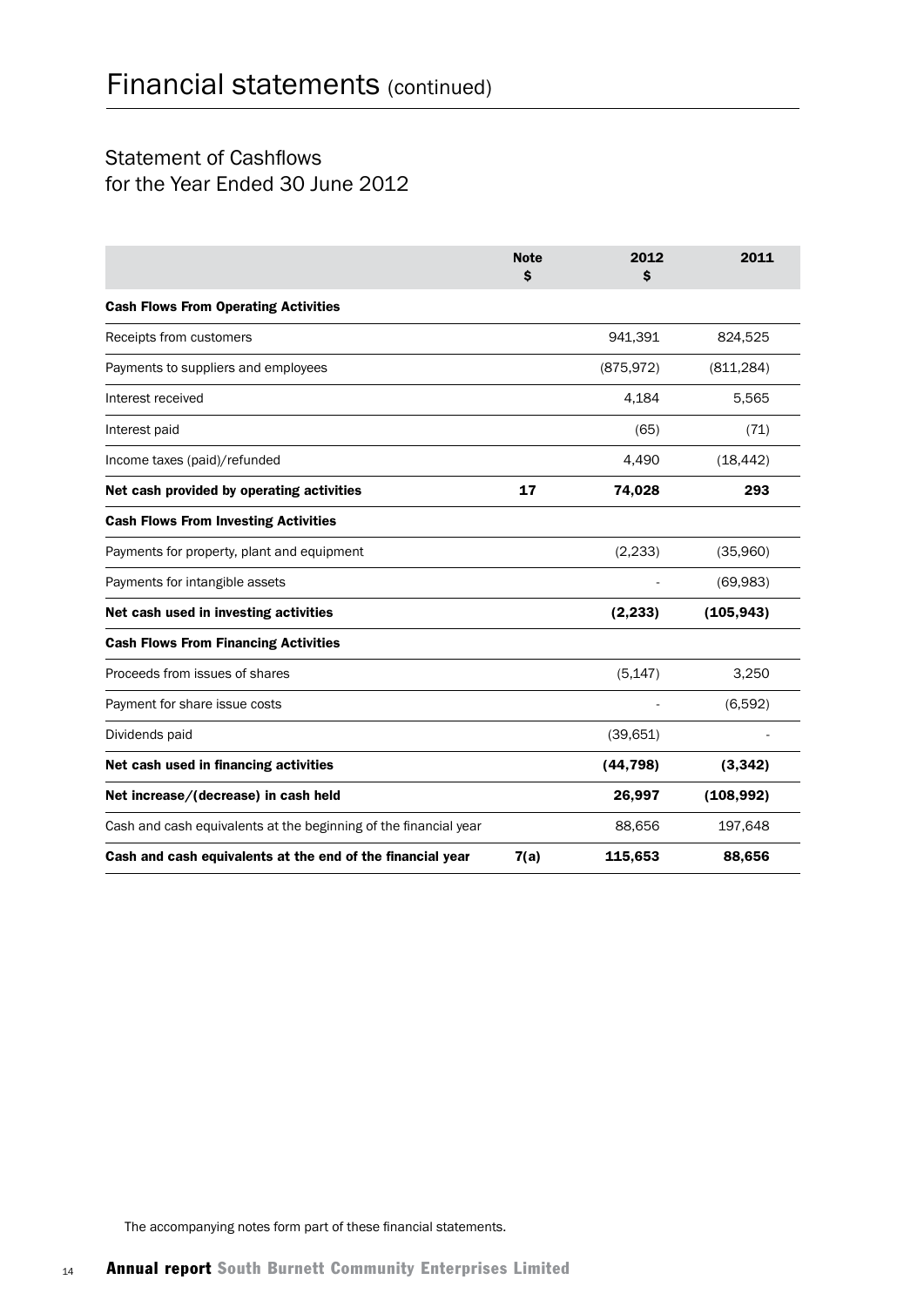## Notes to the financial statements

## For year ended 30 June 2012

## Note 1. Summary of Significant Accounting Policies

#### a) Basis of Preparation

These general purpose financial statements have been prepared in accordance with Australian Accounting Standards and Interpretations issued by the Australian Accounting Standard Boards and the Corporations Act 2001. The company is a for-profit entity for the purpose of preparing the financial statements.

#### Compliance with IFRS

These financial statements and notes comply with International Financial Reporting Standards (IFRS) as issued by the International Accounting Standards Board (IASB).

#### Critical accounting estimates

The preparation of the financial statements requires the use of certain critical accounting estimates. It also requires management to exercise its judgement in the process of applying the company's accounting policies. These areas involving a higher degree of judgement or complexities, or areas where assumptions and estimates are significant to the financial statements are disclosed in note 3.

#### Historical cost convention

The financial statements have been prepared under the historical cost convention on an accruals basis as modified by the revaluation of financial assets and liabilities at fair value through profit or loss and where stated, current valuations of non-current assets. Cost is based on the fair values of the consideration given in exchange for assets.

#### Comparative figures

Where required by Australian Accounting Standards comparative figures have been adjusted to conform with changes in presentation for the current financial year.

#### Adoption of new and revised Accounting Standards

None of the new standards and amendments to standards that are mandatory for the first time for the financial year beginning 1 July 2011 affected any of the amounts recognised in the current period or any prior period and are not likely to affect future periods. The adoption of the revised AASB 124 Related Party Disclosures has not resulted in the disclosure of any additional related party transactions in the current period or any prior period and is not likely to affect future periods. The adoption of AASB 1054 Australian Additional Disclosures and AASB 2011-1 Amendments to Australian Accounting Standards arising from the Trans-Tasman Convergence Project have not affected the disclosure of any items in the financial statements.

The company has not elected to apply any pronouncements before their mandatory operative date in the annual reporting period beginning 1 July 2011.

#### Economic dependency - Bendigo and Adelaide Bank Limited

The company has entered into a franchise agreement with Bendigo and Adelaide Bank Limited that governs the management of the **Community Bank®** branch at Yarraman and Blackbutt Queensland.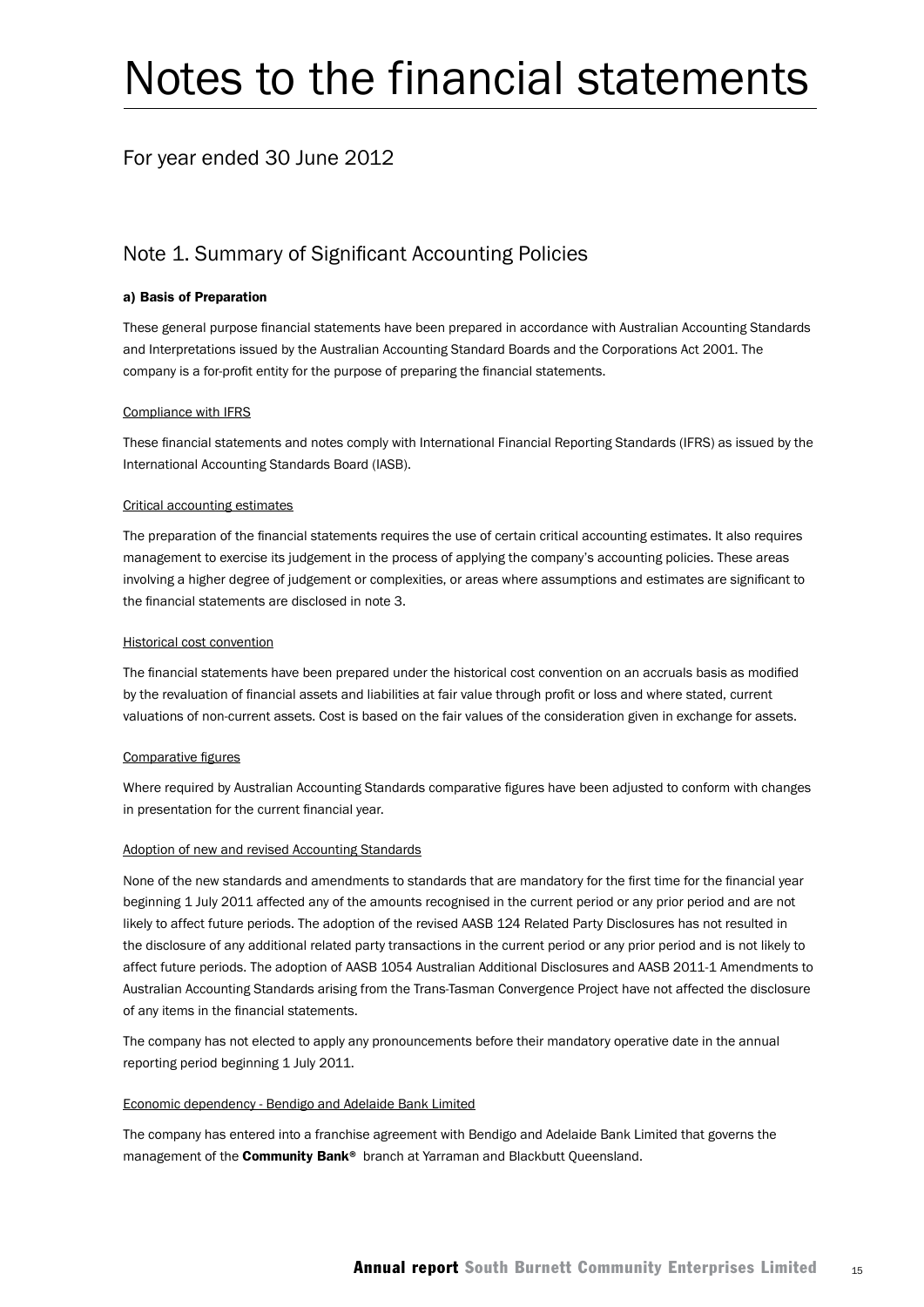#### a) Basis of Preparation (continued)

#### Economic dependency - Bendigo and Adelaide Bank Limited (continued)

The branch operates as a franchise of Bendigo and Adelaide Bank Limited, using the name "Bendigo Bank" and the logo and system of operations of Bendigo and Adelaide Bank Limited. The company manages the Community Bank® branch on behalf of Bendigo and Adelaide Bank Limited, however all transactions with customers conducted through the Community Bank® branches are effectively conducted between the customers and Bendigo and Adelaide Bank Limited.

All deposits are made with Bendigo and Adelaide Bank Limited, and all personal and investment products are products of Bendigo and Adelaide Bank Limited, with the company facilitating the provision of those products. All loans, leases or hire purchase transactions, issues of new credit or debit cards, temporary or bridging finance and any other transaction that involves creating a new debt, or increasing or changing the terms of an existing debt owed to Bendigo and Adelaide Bank Limited, must be approved by Bendigo and Adelaide Bank Limited. All credit transactions are made with Bendigo and Adelaide Bank Limited, and all credit products are products of Bendigo and Adelaide Bank Limited.

Bendigo and Adelaide Bank Limited provides significant assistance in establishing and maintaining the Community Bank<sup>®</sup> branch franchise operations. It also continues to provide ongoing management and operational support, and other assistance and guidance in relation to all aspects of the franchise operation, including advice in relation to:

- advice and assistance in relation to the design, layout and fit out of the **Community Bank®** branch;
- training for the branch manager and other employees in banking, management systems and interface protocol;
- methods and procedures for the sale of products and provision of services;
- security and cash logistic controls;
- calculation of company revenue and payment of many operating and administrative expenses
- the formulation and implementation of advertising and promotional programs; and
- sales techniques and proper customer relations.

The following is a summary of the material accounting policies adopted by the company in the preparation of the financial statements. The accounting policies have been consistently applied, unless otherwise stated.

#### b) Revenue

Revenue is recognised when the amount of revenue can be reliably measured, it is probable that future economic benefit will flow to the company and any specific criteria have been met. Interest and fee revenue is recognised when earned. The gain or loss on disposal of property, plant and equipment is recognised on a net basis and is classified as income rather than revenue. All revenue is stated net of the amount of Goods and Services Tax (GST).

#### Revenue calculation

The franchise agreement with Bendigo and Adelaide Bank Limited provides for three types of revenue earned by the company. First, the company is entitled to 50% of the monthly gross margin earned by Bendigo and Adelaide Bank Limited on products and services provided through the company that are regarded as "day to day" banking business (ie 'margin business'). This arrangement also means that if the gross margin reflects a loss (that is, the gross margin is a negative amount), the company effectively incurs, and must bear, 50% of that loss.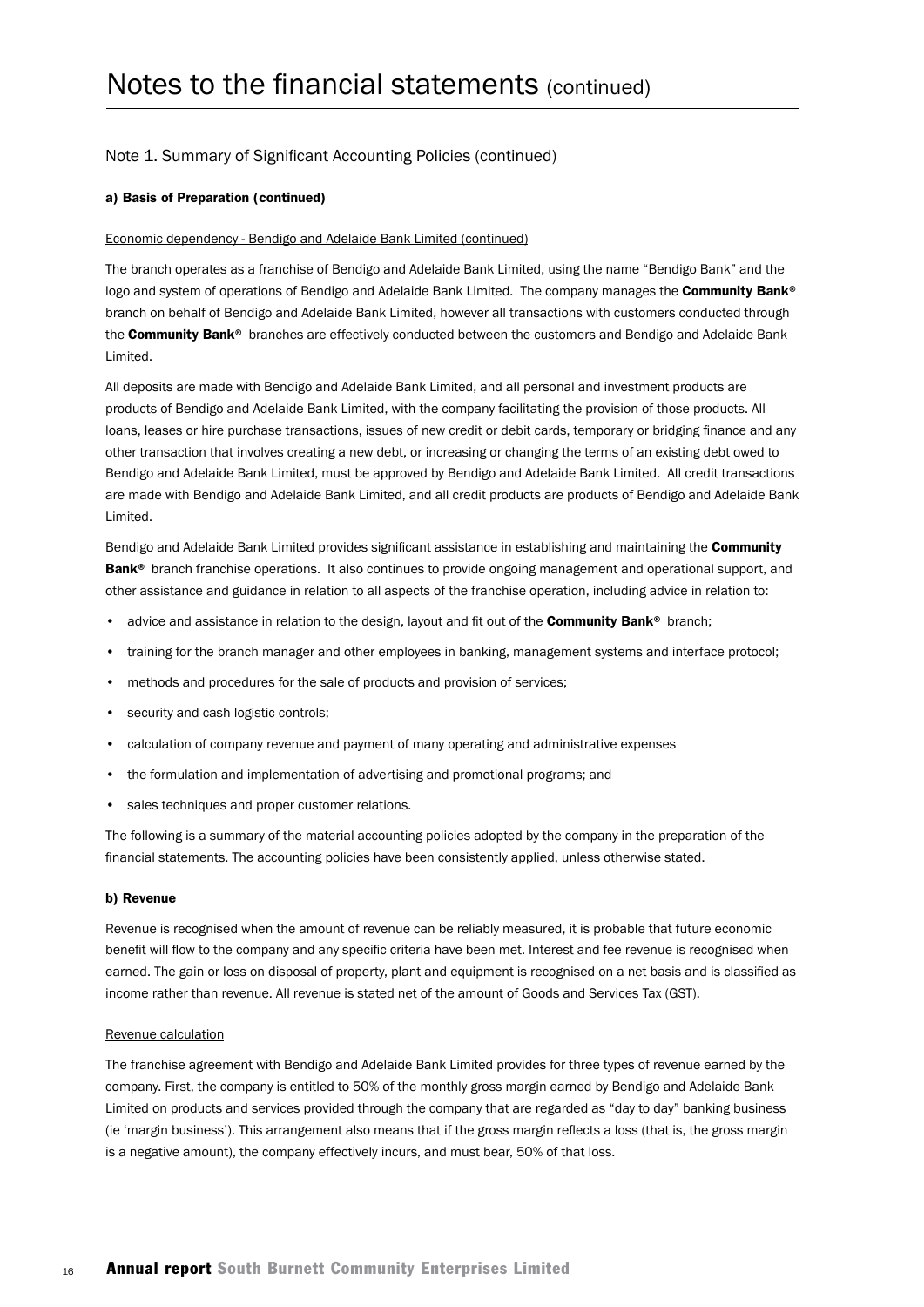#### b) Revenue (contiuned)

#### Revenue calculation (continued)

The second source of revenue is commission paid by Bendigo and Adelaide Bank Limited on the other products and services provided through the company (ie 'commission business'). The commission is currently payable on various specified products and services, including insurance, financial planning, common fund, Sandhurst Select, superannuation, commercial loan referrals, products referred by Rural Bank, leasing referrals, fixed loans and certain term deposits (>90 days). The amount of commission payable can be varied in accordance with the Franchise Agreement (which, in some cases, permits commissions to be varied at the discretion of Bendigo and Adelaide Bank Limited). This discretion has be exercised on several occasions previously. For example in February 2011 Bendigo and Adelaide Bank Limited reduced commissions on two core banking products to ensure a more even distribution of income between Bendigo and Adelaide Bank Limited and its Community Bank<sup>®</sup> partners. The revenue share model is subject to regular review to ensure that the interests of Bendigo and Adelaide Bank Limited and Community Bank® companies remain balanced.

The third source of revenue is a proportion of the fees and charges (ie, what are commonly referred to as 'bank fees and charges') charged to customers. This proportion, determined by Bendigo and Adelaide Bank Limited, may vary between products and services and may be amended by Bendigo and Adelaide Bank Limited from time to time.

#### c) Income Tax

#### Current tax

Current tax is calculated by reference to the amount of income taxes payable or recoverable in respect of the taxable profit or loss for the period. It is calculated using tax rates and tax laws that have been enacted or substantively enacted by reporting date. Current tax for current and prior periods is recognised as a liability (or asset) to the extent that it is unpaid (or refundable).

#### Deferred tax

Deferred tax is accounted for using the balance sheet liability method on temporary differences arising from differences between the carrying amount of assets and liabilities in the financial statements and the corresponding tax base of those items.

In principle, deferred tax liabilities are recognised for all taxable temporary differences. Deferred tax assets are recognised to the extent that it is probable that sufficient taxable amounts will be available against which deductible temporary differences or unused tax losses and tax offsets can be utilised. However, deferred tax assets and liabilities are not recognised if the temporary differences giving rise to them arise from the initial recognition of assets and liabilities (other than as a result of a business combination) which affects neither taxable income nor accounting profit. Furthermore, a deferred tax liability is not recognised in relation to taxable temporary differences arising from goodwill.

Deferred tax assets and liabilities are measured at the tax rates that are expected to apply to the period(s) when the asset and liability giving rise to them are realised or settled, based on tax rates (and tax laws) that have been enacted or substantively enacted by reporting date. The measurement of deferred tax liabilities reflects the tax consequences that would follow from the manner in which the consolidated entity expects, at the reporting date, to recover or settle the carrying amount of its assets and liabilities.

Deferred tax assets and liabilities are offset when there is a legally enforceable right to offset current tax and when the balances relate to taxes levied by the same taxation authority and the company entity intends to settle its tax assets and liabilities on a net basis.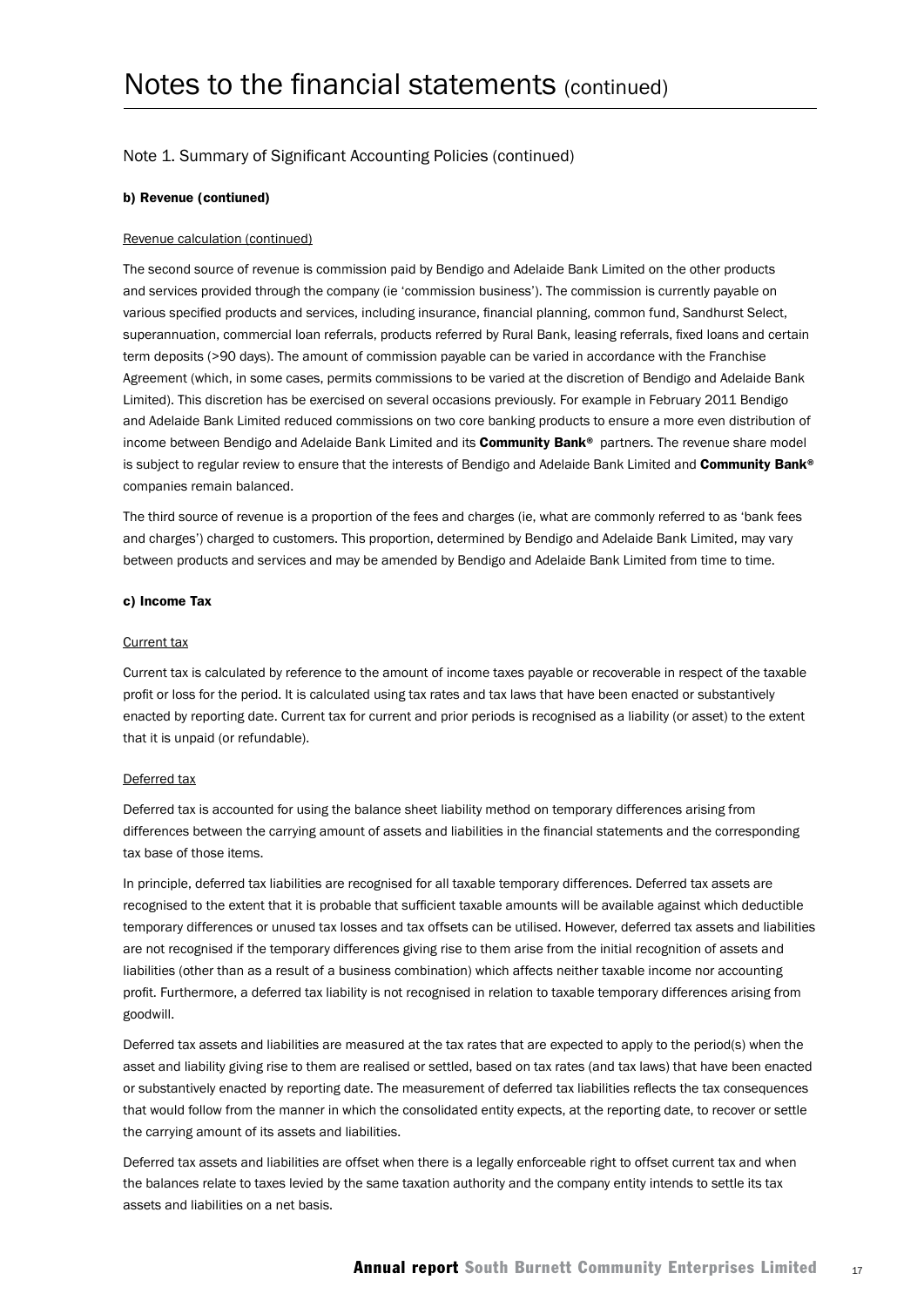#### c) Income Tax (continued)

#### Current and deferred tax for the period

Current and deferred tax is recognised as an expense or income in the statement of comprehensive income, except when it relates to items credited or debited to equity, in which case the deferred tax is also recognised directly in equity, or where it arises from initial accounting for a business combination, in which case it is taken into account in the determination of goodwill or excess.

#### d) Employee Entitlements

Provision is made for the company's liability for employee benefits arising from services rendered by employees to balance date. Employee benefits that are expected to be settled within one year have been measured at the amounts expected to be paid when the liability is settled, plus related on-costs. Employee benefits payable later than one year have been measured at the present value of the estimated future cash outflows to be made for those benefits.

The company contributes to a defined contribution plan. Contributions to employee superannuation funds are charged against income as incurred.

#### e) Cash and Cash Equivalents

For the purposes of the statement of cash flows, cash includes cash on hand and in banks and investments in money market instruments, net of outstanding bank overdrafts. Bank overdrafts are shown within borrowings in current liabilities on the balance sheet.

#### f) Trade Receivables and Payables

Receivables are carried at their amounts due. The collectability of debts is assessed at balance date and specific provision is made for any doubtful accounts. Liabilities for trade creditors and other amounts are carried at cost that is the fair value of the consideration to be paid in the future for goods and services received, whether or not billed to the company.

#### g) Property, Plant and Equipment

Plant and equipment, leasehold improvements and equipment under finance lease are stated at cost less accumulated depreciation and impairment. Cost includes expenditure that is directly attributable to the acquisition of the item. In the event that settlement of all or part of the purchase consideration is deferred, cost is determined by discounting the amounts payable in the future to their present value as at the date of acquisition.

Depreciation is provided on property, plant and equipment, including freehold buildings but excluding land. Depreciation is calculated on a straight line basis so as to write off the net cost of each asset over its expected useful life to its estimated residual value. Leasehold improvements are depreciated at the rate equivalent to the available building allowance using the straight line method. The estimated useful lives, residual values and depreciation method is reviewed at the end of each annual reporting period.

The following estimated useful lives are used in the calculation of depreciation:

- leasehold improvements40 years
- plant and equipment 2.5 40 years
- furniture and fittings 4 40 years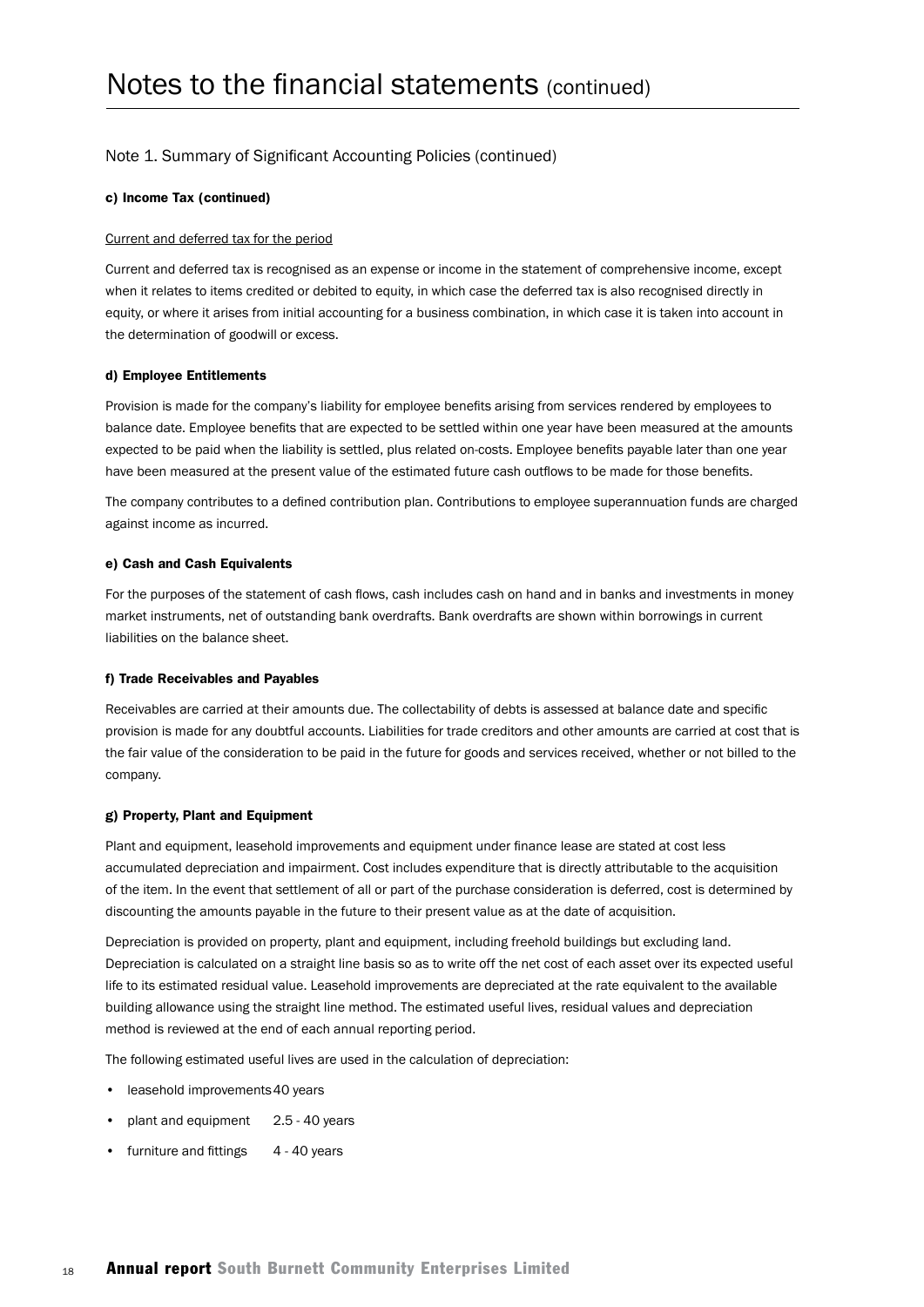#### h) Intangibles

The franchise fee paid to Bendigo and Adelaide Bank Limited has been recorded at cost and is amortised on a straight line basis over the life of the franchise agreement.

The establishment fee paid to Bendigo and Adelaide Bank Limited when renewing the franchise agreement has also been recorded at cost and is amortised on a straight line basis over the life of the franchise agreement.

#### i) Payment Terms

Receivables and payables are non interest bearing and generally have payment terms of between 30 and 90 days.

#### j) Borrowings

All loans are initially measured at the principal amount. Interest is recognised as an expense as it accrues.

#### k) Financial Instruments

#### Recognition and initial measurement

Financial instruments, incorporating financial assets and financial liabilities, are recognised when the entity becomes a party to the contractual provisions of the instrument.

Financial instruments are initially measured at fair value plus transaction costs. Financial instruments are classified and measured as set out below.

#### Derecognition

Financial assets are derecognised where the contractual rights to receipt of cash flows expires or the asset is transferred to another party whereby the entity no longer has any significant continuing involvement in the risks and benefits associated with the asset.

#### Classification and subsequent measurement

(i) Loans and receivables

Loans and receivables are non-derivative financial assets with fixed or determinable payments that are not quoted in an active market and are subsequently measured at amortised cost using the effective interest rate method.

(ii) Held-to-maturity investments

Held-to-maturity investments are non-derivative financial assets that have fixed maturities and fixed or determinable payments, and it is the entity's intention to hold these investments to maturity. They are subsequently measured at amortised cost using the effective interest rate method.

(iii) Financial liabilities

Non-derivative financial liabilities (excluding financial guarantees) are subsequently measured at amortised cost using the effective interest rate method.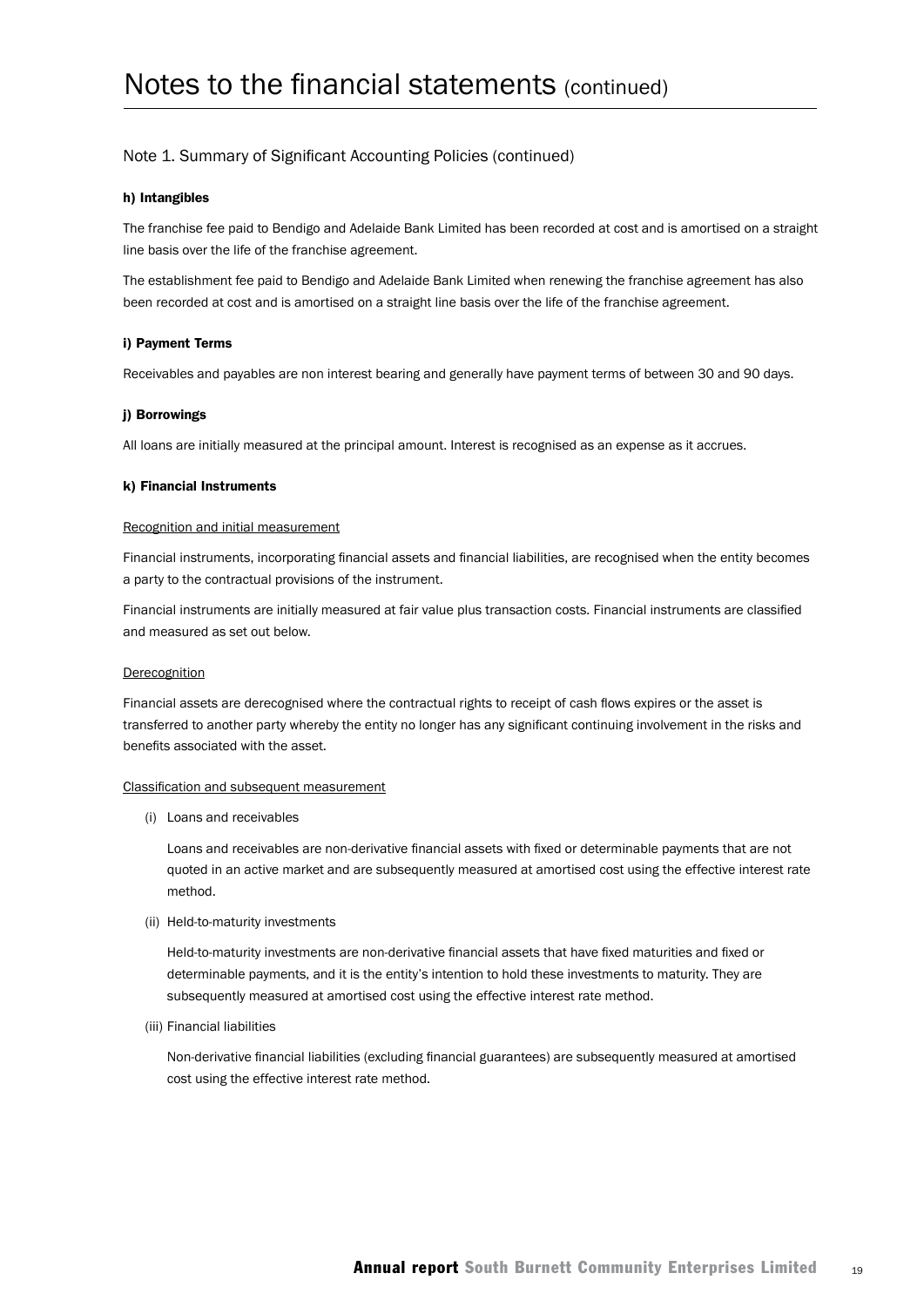#### k) Financial Instruments (continued)

#### Impairment

At each reporting date, the entity assesses whether there is objective evidence that a financial instrument has been impaired. Impairment losses are recognised in the statement of comprehensive income.

#### l) Leases

Leases of fixed assets where substantially all the risks and benefits incidental to the ownership of the asset, but not the legal ownership are transferred to the company are classified as finance leases. Finance leases are capitalised by recording an asset and a liability at the lower of the amounts equal to the fair value of the leased property or the present value of the minimum lease payments, including any guaranteed residual values. Lease payments are allocated between the reduction of the lease liability and the lease interest expense for the period.

Leased assets are depreciated on a straight-line basis over the shorter of their estimated useful lives or the lease term. Lease payments for operating leases, where substantially all the risks and benefits remain with the lessor, are charged as expenses in the periods in which they are incurred. Lease incentives under operating leases are recognised as a liability and amortised on a straight-line basis over the life of the lease term.

#### m) Provisions

Provisions are recognised when the economic entity has a legal, equitable or constructive obligation to make a future sacrifice of economic benefits to other entities as a result of past transactions of other past events, it is probable that a future sacrifice of economic benefits will be required and a reliable estimate can be made of the amount of the obligation.

A provision for dividends is not recognised as a liability unless the dividends are declared, determined or publicly recommended on or before the reporting date.

#### n) Contributed Equity

Ordinary shares are recognised at the fair value of the consideration received by the company. Any transaction costs arising on the issue of ordinary shares are recognised directly in equity as a reduction of the share proceeds received.

#### o) Earnings Per Share

Basic earnings per share is calculated by dividing the profit attributable to equity holders of the company, excluding any costs of servicing equity other than ordinary shares, by the weighted average number of ordinary shares outstanding during the financial year, adjusted for bonus elements in ordinary shares issued during the year.

#### p) Goods and Services Tax

Revenues, expenses and assets are recognised net of the amount of Goods and Services Tax (GST), except where the amount of GST incurred is not recoverable from the taxation authority. In these circumstances, the GST is recognised as part of the cost of acquisition of the asset or as part of the expense.

Receivables and payables are stated with the amount of GST included. The net amount of GST recoverable from, or payable to, the taxation authority is included as part of receivables or payables in the balance sheet. Cash flows are included in the statement of cash flows on a gross basis.

The GST components of cash flows arising from investing and financing activities which are recoverable from, or payable to, the taxation authority are classified as operating cash flows.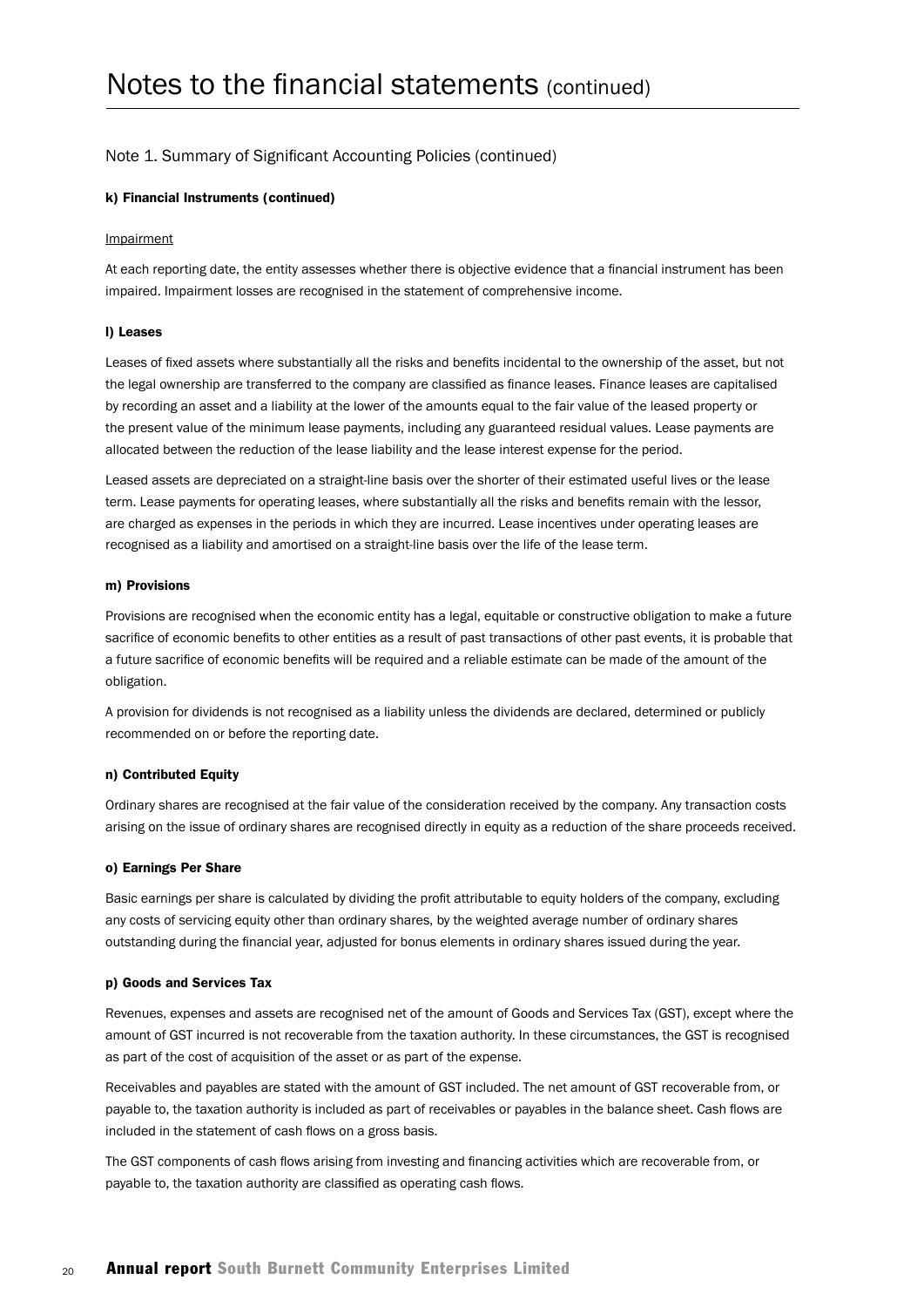#### Note 2. Financial Risk Management

The company's activities expose it to a limited variety of financial risks: market risk (including currency risk, fair value interest risk and price risk), credit risk, liquidity risk and cash flow interest rate risk. The company's overall risk management program focuses on the unpredictability of financial markets and seeks to minimise potential adverse effects on the financial performance of the entity. The entity does not use derivative instruments.

Risk management is carried out directly by the board of directors.

#### (i) Market risk

The company has no exposure to any transactions denominated in a currency other than Australian dollars.

#### (ii) Price risk

The company is not exposed to equity securities price risk as it does not hold investments for sale or at fair value. The company is not exposed to commodity price risk.

#### (iii) Credit risk

The company has no significant concentrations of credit risk. It has policies in place to ensure that customers have an appropriate credit history. The company's franchise agreement limits the company's credit exposure to one financial institution, being Bendigo and Adelaide Bank Limited.

#### (iv) Liquidity risk

Prudent liquidity management implies maintaining sufficient cash and marketable securities and the availability of funding from credit facilities. The company believes that its sound relationship with Bendigo and Adelaide Bank Limited mitigates this risk significantly.

#### (v) Cash flow and fair value interest rate risk

Interest-bearing assets are held with Bendigo and Adelaide Bank Limited and subject to movements in market interest. Interest-rate risk could also arise from long-term borrowings. Borrowings issued at variable rates expose the company to cash flow interest-rate risk. The company believes that its sound relationship with Bendigo and Adelaide Bank Limited mitigates this risk significantly.

#### (vi) Capital management

The board's policy is to maintain a strong capital base so as to sustain future development of the company. The board of directors monitor the return on capital and the level of dividends to shareholders. Capital is represented by total equity as recorded in the balance sheet.

In accordance with the franchise agreement, in any 12 month period, the funds distributed to shareholders shall not exceed the distribution limit.

- (i) the distribution limit is the greater of:
	- (a) 20% of the profit or funds of the franchisee otherwise available for distribution to shareholders in that 12 month period; and
	- (b) subject to the availability of distributable profits, the relevant rate of return multiplied by the average level of share capital of the franchisee over that 12 month period; and
- (ii) the relevant rate of return is equal to the weighted average interest rate on 90 day bank bills over that 12 month period plus 5%.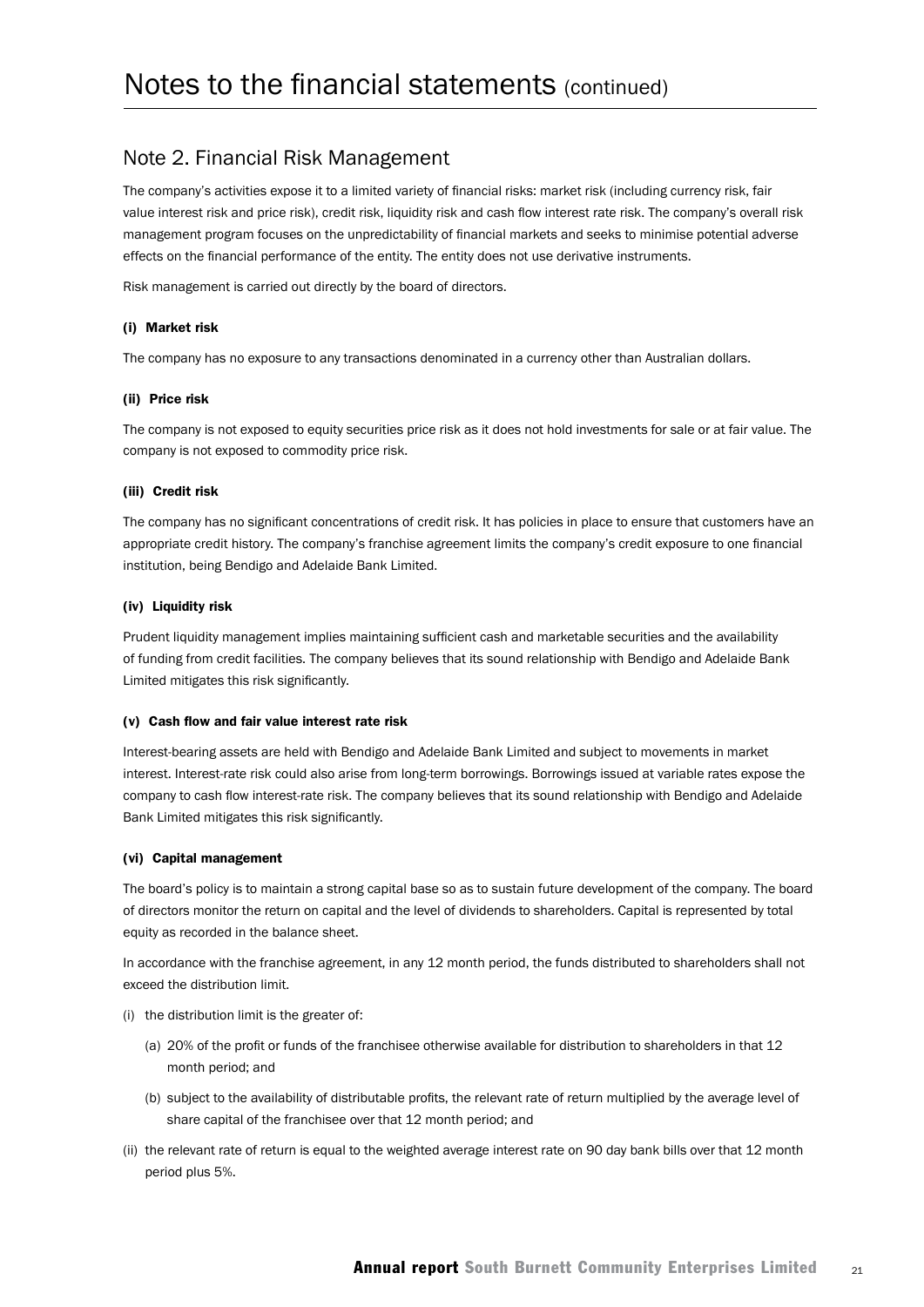#### Note 2. Financial Risk Management (continued)

#### (vi) Capital management (continued)

The board is managing the growth of the business in line with this requirement. There are no other externally imposed capital requirements, although the nature of the company is such that amounts will be paid in the form of charitable donations and sponsorship. Charitable donations and sponsorship paid for the year ended 30 June 2012 can be seen in the statement of comprehensive income.

There were no changes in the company's approach to capital management during the year.

### Note 3. Critical Accounting Estimates and Judgements

Estimates and judgements are continually evaluated and are based on historical experience and other factors, including expectations of future events that may have a financial impact on the entity and that are believed to be reasonable under the circumstances.

The company makes estimates and assumptions concerning the future. The resulting accounting estimates will, by definition, seldom equal the related actual results.

Management has identified the following critical accounting policies for which significant judgements, estimates and assumptions are made. Actual results may differ from these estimates under different assumptions and conditions and may materially affect financial results or the financial position reported in future periods.

Further details of the nature of these assumptions and conditions may be found in the relevant notes to the financial statements.

#### Taxation

Judgement is required in assessing whether deferred tax assets and certain tax liabilities are recognised on the balance sheet. Deferred tax assets, including those arising from un-recouped tax losses, capital losses and temporary differences, are recognised only where it is considered more likely than not that they will be recovered, which is dependent on the generation of sufficient future taxable profits.

Assumptions about the generation of future taxable profits depend on management's estimates of future cash flows. These depend on estimates of future sales volumes, operating costs, capital expenditure, dividends and other capital management transactions. Judgements are also required about the application of income tax legislation.

These judgements and assumptions are subject to risk and uncertainty, hence there is a possibility that changes in circumstances will alter expectations, which may impact the amount of deferred tax assets and deferred tax liabilities recognised on the balance sheet and the amount of other tax losses and temporary differences not yet recognised. In such circumstances, some or all of the carrying amount of recognised deferred tax assets and liabilities may require adjustment, resulting in corresponding credit or charge to the statement of comprehensive income.

#### Estimation of useful lives of assets

The estimation of the useful lives of assets has been based on historical experience and the condition of the asset is assessed at least once per year and considered against the remaining useful life. Adjustments to useful lives are made when considered necessary.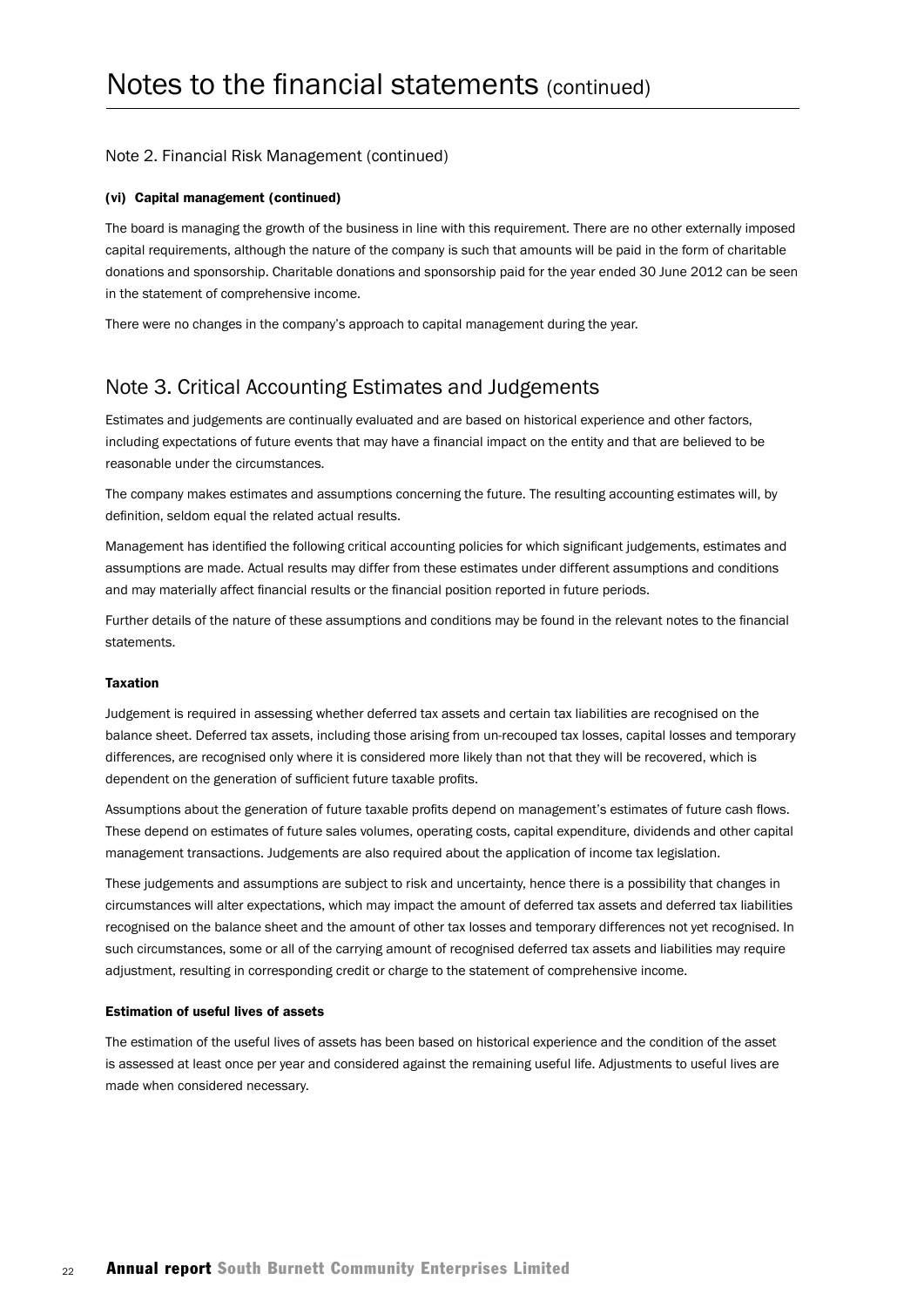#### Note 3. Critical Accounting Estimates and Judgements (continued)

#### Goodwill

Goodwill represents the excess of the cost of an acquisition over the fair value of the company's share of the net identifiable assets of the acquired branch/agency at the date of acquisition. Goodwill on acquisition is included in intangible assets. Goodwill is not amortised. Instead, goodwill is tested for impairment annually, or more frequently if events or changes in circumstances indicate that it might be impaired, and is carried at cost less accumulated impairment losses.

The calculations require the use of assumptions.

#### Impairment of assets

At each reporting date, the company reviews the carrying amounts of its tangible and intangible assets that have an indefinite useful life to determine whether there is any indication that those assets have suffered an impairment loss. If any such indication exists, the recoverable amount of the asset is estimated in order to determine the extent of the impairment loss (if any). Where the asset does not generate cash flows that are independent from other assets, the consolidated entity estimates the recoverable amount of the cash-generating unit to which the asset belongs.

Recoverable amount is the higher of fair value less costs to sell and value in use. In assessing value in use, the estimated future cash flows are discounted to their present value using a pre-tax discount rate that reflects current market assessments of the time value of money and the risks specific to the asset for which the estimates of future cash flows have not been adjusted.

If the recoverable amount of an asset (or cash-generating unit) is estimated to be less than its carrying amount, the carrying amount of the asset (cash-generating unit) is reduced to its recoverable amount. An impairment loss is recognised in profit or loss immediately, unless the relevant asset is carried at fair value, in which case the impairment loss is treated as a revaluation decrease.

Where an impairment loss subsequently reverses, the carrying amount of the asset (cash-generating unit) is increased to the revised estimate of its recoverable amount, but only to the extent that the increased carrying amount does not exceed the carrying amount that would have been determined had no impairment loss been recognised for the asset (cash-generating unit) in prior years. A reversal of an impairment loss is recognised in profit or loss immediately, unless the relevant asset is carried at fair value, in which case the reversal of the impairment loss is treated as a revaluation increase.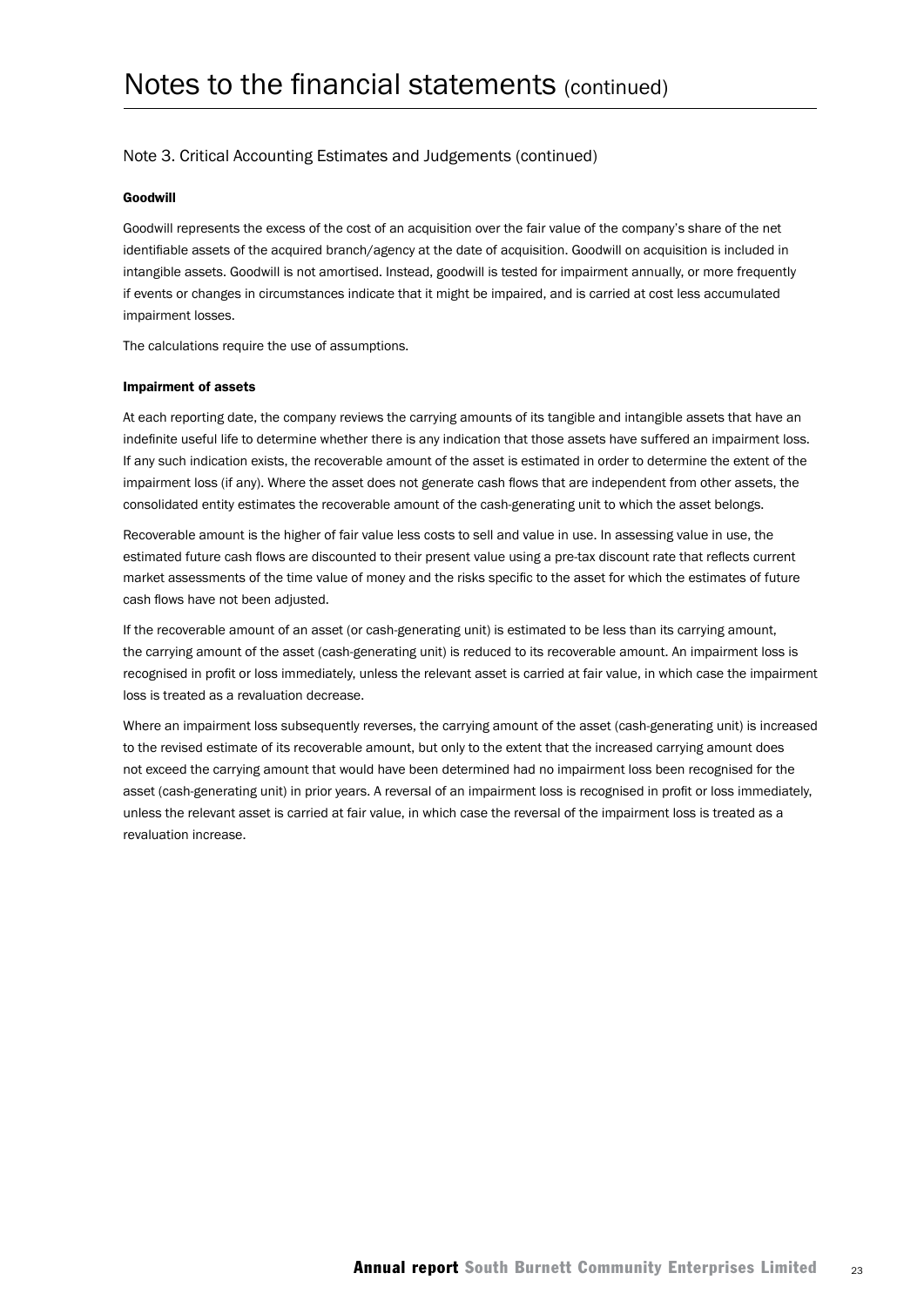|                                                         | 2012<br>\$ | 2011<br>\$ |
|---------------------------------------------------------|------------|------------|
| Note 4. Revenue from Ordinary Activities                |            |            |
| Operating activities:                                   |            |            |
| - services commissions                                  | 854,803    | 761,435    |
| Total revenue from operating activities                 | 854,803    | 761,435    |
| Non-operating activities:                               |            |            |
| - interest received                                     | 5,568      | 4,783      |
| Total revenue from non-operating activities             | 5,568      | 4,783      |
| Total revenues from ordinary activities                 | 860,371    | 766,218    |
| Note 5. Expenses<br>Depreciation of non-current assets: |            |            |
| - plant and equipment                                   | 29,882     | 13,737     |
| - leasehold improvements                                | (128)      | 15,301     |
| Amortisation of non-current assets:                     |            |            |
| - franchise agreement                                   | 2,426      | 2,022      |
| - franchise establishment/renewal fee                   | 15,571     | 13,642     |
|                                                         | 47,751     | 44,702     |
| Finance costs:                                          |            |            |
| - interest paid                                         | 65         | 71         |
| <b>Bad debts</b>                                        | 7,441      | 3,418      |

## Note 6. Income Tax Expense

The components of tax expense comprise:

|                                                  | 2,798   | (8,542) |
|--------------------------------------------------|---------|---------|
| - Over provision of tax in the prior period      | (3,499) | (39)    |
| - Recoupment of prior year tax loss              | 3,435   |         |
| - Movement in deferred tax                       | (2,355) | (5,068) |
| - Future income tax benefit attributed to losses |         | (3,435) |
| - Current tax                                    | 5,217   |         |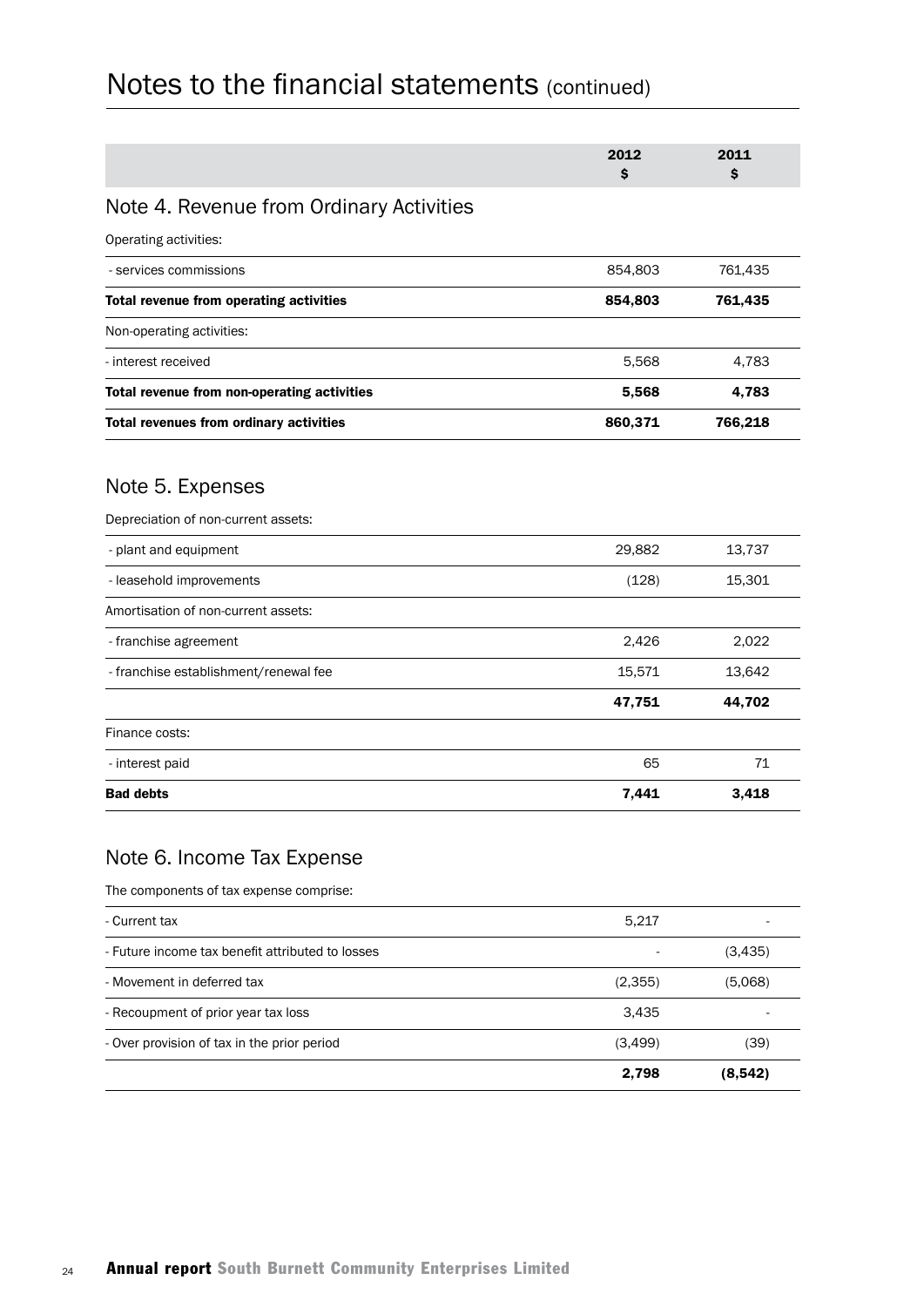|                                                                                                                                                 | <b>Note</b> | 2012<br>\$       | 2011<br>Ś        |
|-------------------------------------------------------------------------------------------------------------------------------------------------|-------------|------------------|------------------|
| Note 6. Income Tax Expense (continued)                                                                                                          |             |                  |                  |
| The prima facie tax on profit/(loss) from ordinary activities before<br>income tax is reconciled to the income tax expense/(credit) as follows: |             |                  |                  |
| Operating profit                                                                                                                                |             | 16,991           | (38, 552)        |
| Prima facie tax on profit from ordinary activities at 30%                                                                                       |             | 5,097            | (11, 565)        |
| Add tax effect of:                                                                                                                              |             |                  |                  |
| - non-deductible expenses                                                                                                                       |             | 1,200            | 4,699            |
| - timing difference expenses                                                                                                                    |             | 2,355            | 5,068            |
| - other deductible expenses                                                                                                                     |             |                  | (1,637)          |
|                                                                                                                                                 |             | 8,652            | (3, 435)         |
| Movement in deferred tax                                                                                                                        | 11          | (2,355)          | (5,068)          |
| Over provision of tax in the prior period                                                                                                       |             | (3, 499)         | (39)             |
|                                                                                                                                                 |             | 2,798            | (8, 542)         |
| Cash at bank and on hand<br>Term deposits                                                                                                       |             | 44,956<br>70,697 | 32,830<br>55,826 |
|                                                                                                                                                 |             | 115,653          | 88,656           |
| The above figures are reconciled to cash at the end of the<br>financial year as shown in the statement of cashflows as follows:                 |             |                  |                  |
| Note 7.(a) Reconciliation of cash                                                                                                               |             |                  |                  |
| Cash at bank and on hand                                                                                                                        |             | 44,956           | 32,830           |
| Term deposits                                                                                                                                   |             | 70,697           | 55,826           |
| Bank overdraft                                                                                                                                  | 13          |                  |                  |
|                                                                                                                                                 |             | 115,653          | 88,656           |
| Note 8. Trade and Other Receivables<br>Trade receivables                                                                                        |             | 67,629           | 59,989           |
| Other receivables and accruals                                                                                                                  |             | 1,847            | 462              |
| Prepayments                                                                                                                                     |             | 12,053           | 9,274            |
|                                                                                                                                                 |             | 81,529           | 69,725           |
|                                                                                                                                                 |             |                  |                  |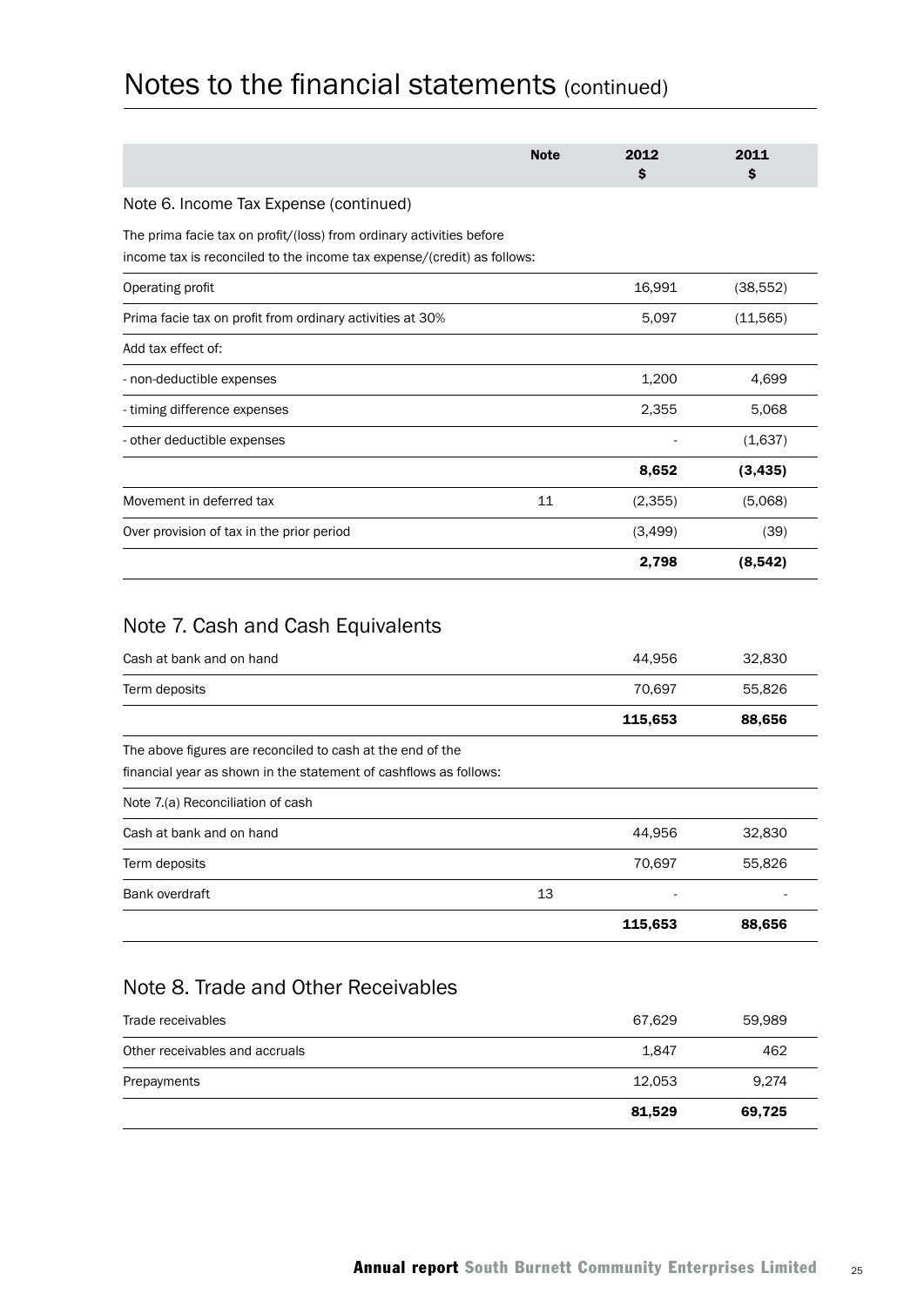|                                       | 2012<br>\$ | 2011<br>\$ |
|---------------------------------------|------------|------------|
| Note 9. Property, Plant and Equipment |            |            |
| <b>Plant and equipment</b>            |            |            |
| At cost                               | 98,099     | 95,867     |
| Less accumulated depreciation         | (39, 114)  | (24, 479)  |
|                                       | 58,985     | 71,388     |
| Leasehold improvements                |            |            |
| At cost                               | 294,810    | 294,810    |
| Less accumulated depreciation         | (47, 476)  | (32, 357)  |
|                                       | 247,334    | 262,453    |
| <b>Total written down amount</b>      | 306,319    | 333,841    |
| <b>Movements in carrying amounts:</b> |            |            |
| <b>Plant and equipment</b>            |            |            |
| Carrying amount at beginning          | 71,388     | 83,032     |
| Additions                             | 2,232      | 2,093      |
| Less: depreciation expense            | (14, 635)  | (13, 737)  |
| Carrying amount at end                | 58,985     | 71,388     |
| <b>Leasehold improvements</b>         |            |            |
| Carrying amount at beginning          | 262,453    | 276,756    |
| Additions                             |            | 999        |
| Less: depreciation expense            | (15, 119)  | (15, 302)  |
| Carrying amount at end                | 247,334    | 262,453    |
| <b>Total written down amount</b>      | 306,319    | 333,841    |

### Note 10. Intangible Assets

Franchise fee

| <b>Total written down amount</b>     | 124,377   | 142,373   |
|--------------------------------------|-----------|-----------|
| Goodwill                             | 70,274    | 70,274    |
|                                      | 46,421    | 61,991    |
| Less: accumulated amortisation       | (31, 432) | (15, 862) |
| At cost                              | 77,853    | 77,853    |
| Establishment/Renewal processing fee |           |           |
|                                      | 7,682     | 10,108    |
| Less: accumulated amortisation       | (64, 448) | (62,022)  |
| At cost                              | 72,130    | 72,130    |
|                                      |           |           |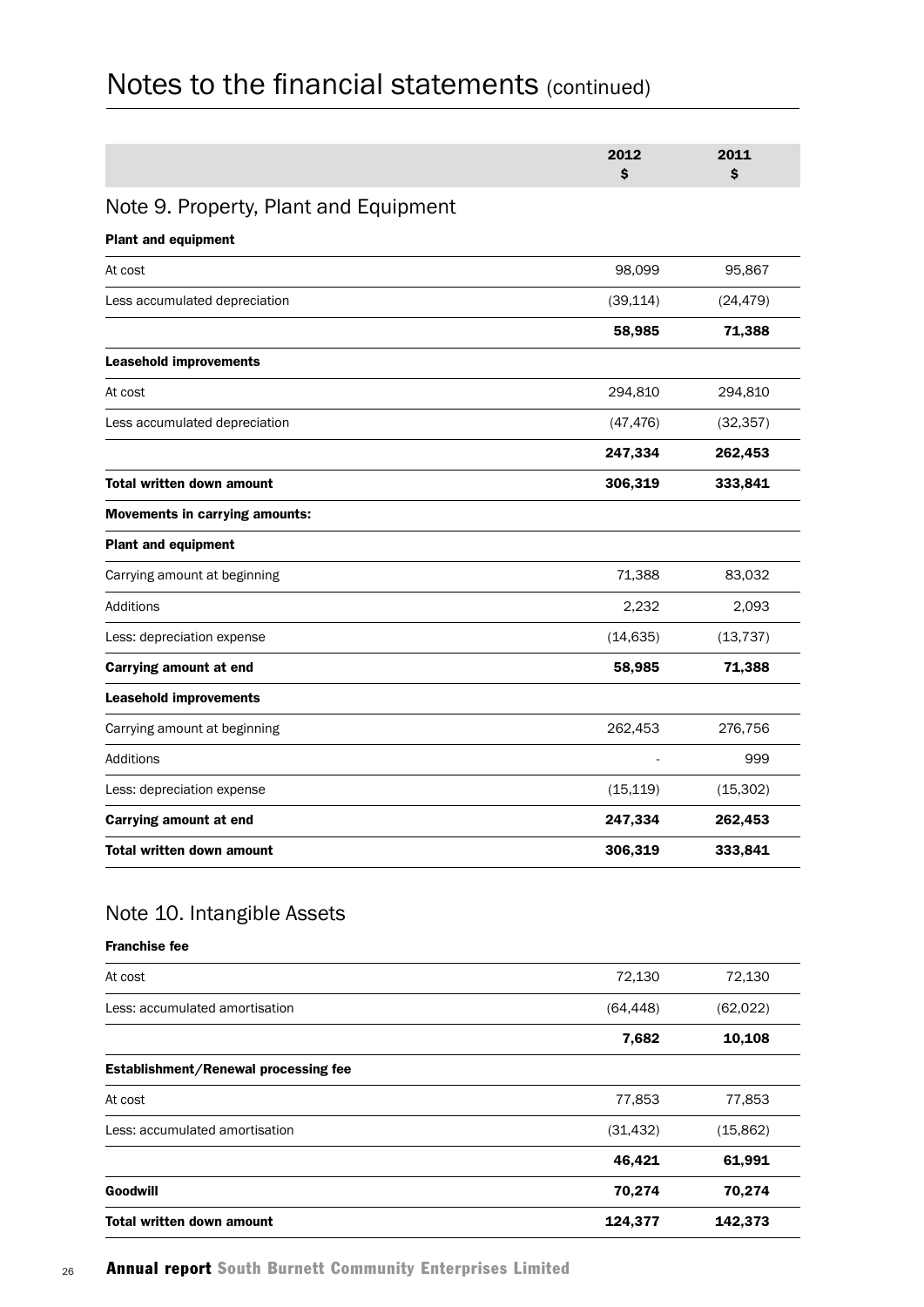|                                                                                     | 2012<br>\$ | 2011<br>\$ |
|-------------------------------------------------------------------------------------|------------|------------|
| Note 11. Tax                                                                        |            |            |
| Current:                                                                            |            |            |
| Income tax payable/(refundable)                                                     | (7, 813)   | (14, 022)  |
| <b>Non-Current:</b>                                                                 |            |            |
| <b>Deferred tax assets</b>                                                          |            |            |
| - employee provisions                                                               | 18,610     | 15,839     |
| - tax losses carried forward                                                        |            | 3,435      |
|                                                                                     | 18,610     | 19,274     |
| Deferred tax liability                                                              |            |            |
| - accruals                                                                          | (554)      | (139)      |
| Net deferred tax asset                                                              | 18,056     | 19,135     |
| Movement in deferred tax charged/(credited) to statement of<br>comprehensive income | 1,079      | (8,503)    |
| Note 12. Trade and Other Payables<br>Trade creditors                                | 38,747     | 31,383     |
| Other creditors and accruals                                                        | 3,300      | 3,300      |
|                                                                                     | 42,047     | 34,683     |
| Note 13. Provisions<br>Current:                                                     |            |            |
| Provision for annual leave                                                          | 33,671     | 35,229     |
| Provision for long service leave                                                    | 17,699     |            |
|                                                                                     | 51,370     | 35,229     |
| Non-Current:                                                                        |            |            |
| Provision for long service leave                                                    | 10,662     | 17,567     |
| Number of employees at year end                                                     | 6          | 6          |
|                                                                                     |            |            |

## Note 14. Contributed Equity

|                                                    | 676.621  | 681.768   |
|----------------------------------------------------|----------|-----------|
| Less: equity raising expenses                      | (62.729) | (57, 582) |
| 881,128 Ordinary shares fully paid (2011: 881,128) | 739.350  | 739.350   |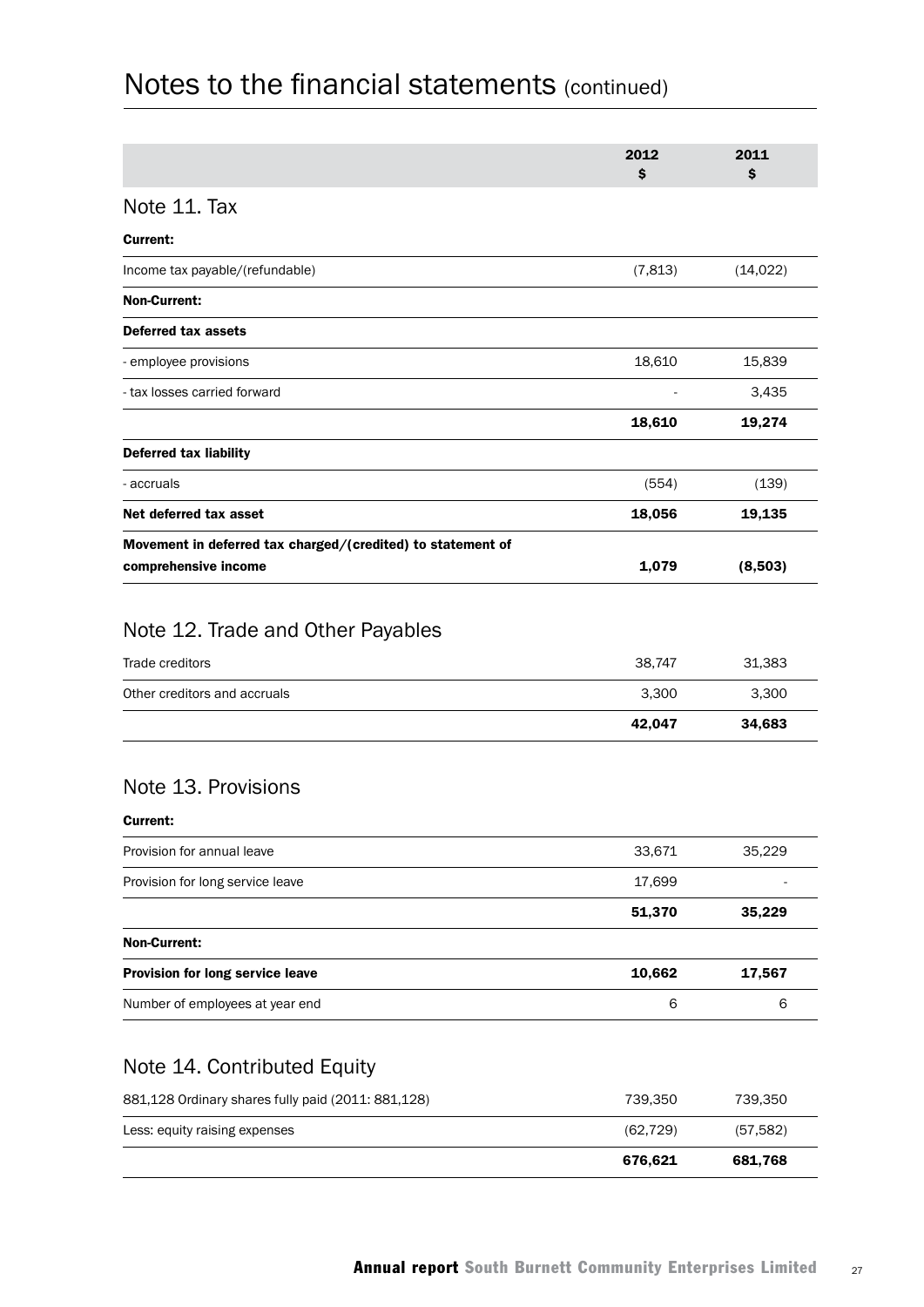#### Note 14. Contributed Equity (continued)

#### Rights attached to shares

(a) Voting rights

Subject to some limited exceptions, each member has the right to vote at a general meeting.

On a show of hands or a poll, each member attending the meeting (whether they are attending the meeting in person or by attorney, corporate representative or proxy) has one vote, regardless of the number of shares held. However, where a person attends a meeting in person and is entitled to vote in more than one capacity (for example, the person is a member and has also been appointed as proxy for another member) that person may only exercise one vote on a show of hands. On a poll, that person may exercise one vote as a member and one vote for each other member that person represents as duly appointed attorney, corporate representative or proxy.

The purpose of giving each member only one vote, regardless of the number of shares held, is to reflect the nature of the company as a community based company, by providing that all members of the community who have contributed to the establishment and ongoing operation of the **Community Bank®** have the same ability to influence the operation of the company.

(b) Dividends

Generally, dividends are payable to members in proportion to the amount of the share capital paid up on the shares held by them, subject to any special rights and restrictions for the time being attaching to shares. The franchise agreement with Bendigo and Adelaide Bank Limited contains a limit on the level of profits or funds that may be distributed to shareholders. There is also a restriction on the payment of dividends to certain shareholders if they have a prohibited shareholding interest (see below).

(c) Transfer

Generally, ordinary shares are freely transferable. However, the directors have a discretion to refuse to register a transfer of shares.

Subject to the foregoing, shareholders may transfer shares by a proper transfer effected in accordance with the company's constitution and the Corporations Act.

#### Prohibited shareholding interest

A person must not have a prohibited shareholding interest in the company.

In summary, a person has a prohibited shareholding interest if they control or own 10% or more of the shares in the company (the "10% limit").

As with voting rights, the purpose of this prohibited shareholding provision is to reflect the community-based nature of the company.

Where a person has a prohibited shareholding interest, the voting and dividend rights attaching to the shares in which the person (and his or her associates) have a prohibited shareholding interest, are suspended.

The board has the power to request information from a person who has (or is suspected by the board of having) a legal or beneficial interest in any shares in the company or any voting power in the company, for the purpose of determining whether a person has a prohibited shareholding interest. If the board becomes aware that a member has a prohibited shareholding interest, it must serve a notice requiring the member (or the member's associate) to dispose of the number of shares the board considers necessary to remedy the breach. If a person fails to comply with such a notice within a specified period (that must be between three and six months), the board is authorised to sell the specified shares on behalf of that person. The holder will be entitled to the consideration from the sale of the shares, less any expenses incurred by the board in selling or otherwise dealing with those shares.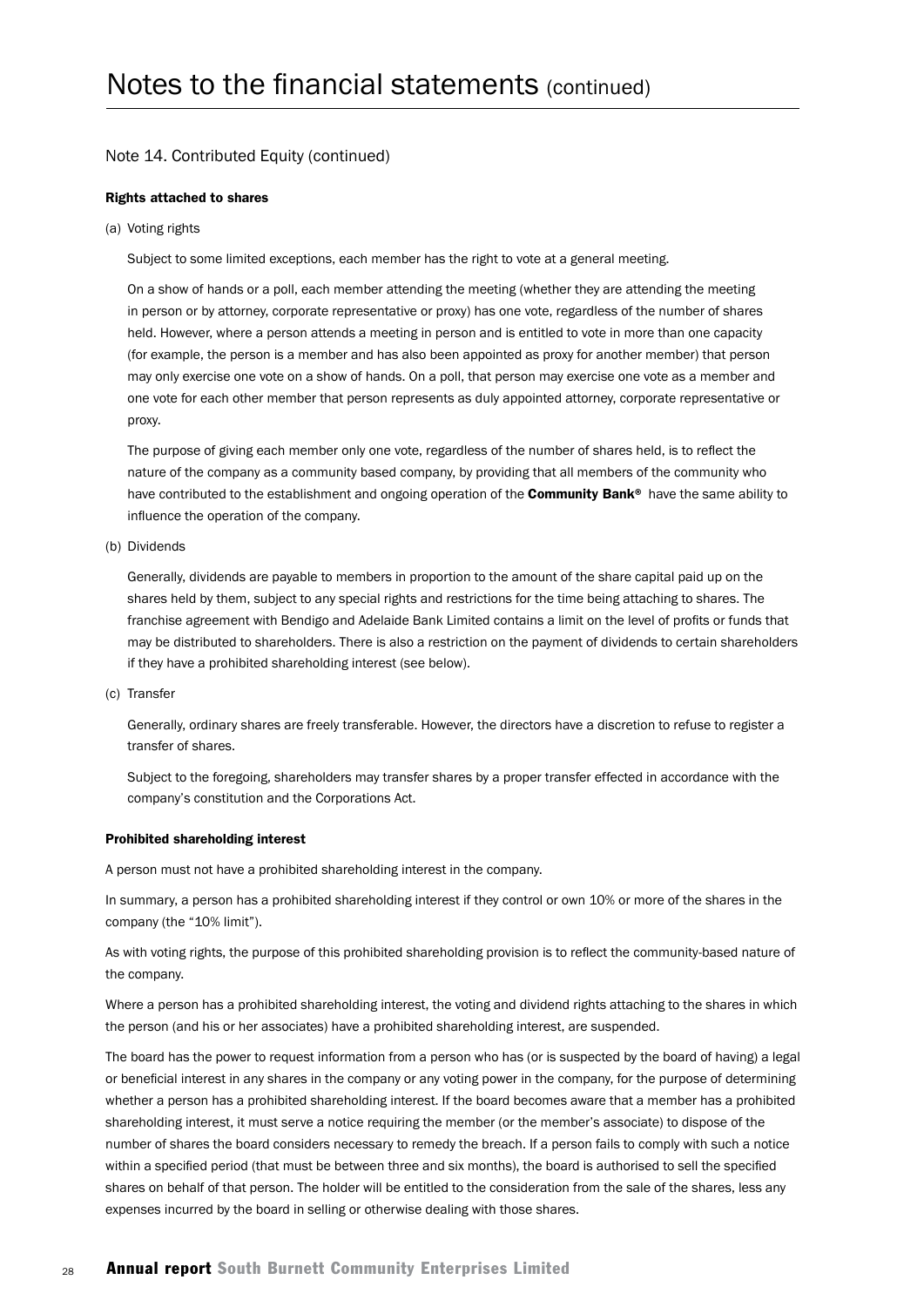#### Note 14. Contributed Equity (continued)

#### Prohibited shareholding interest (continued)

In the constitution, members acknowledge and recognise that the exercise of the powers given to the board may cause considerable disadvantage to individual members, but that such a result may be necessary to enforce the prohibition.

|                                                      | 2012<br>\$ | 2011<br>\$ |
|------------------------------------------------------|------------|------------|
| Note 15. Retained Earnings/Accumulated Losses        |            |            |
| Balance at the beginning of the financial year       | (101, 495) | (71, 485)  |
| Net profit from ordinary activities after income tax | 14,193     | (30,010)   |
| Dividend paid during the financial year              | (39,651)   |            |
| Balance at the end of the financial year             | (126, 953) | (101,495)  |
| Note 16. Statement of Cashflows                      |            |            |

Reconciliation of profit/(loss) from ordinary activities after tax to net cash provided by operating activities

| Profit from ordinary activities after income tax | 14,193   | (30,010)  |
|--------------------------------------------------|----------|-----------|
| Non cash items:                                  |          |           |
| - depreciation                                   | 29,882   | 29,038    |
| - amortisation                                   | 17,869   | 15,664    |
| Changes in assets and liabilities:               |          |           |
| - (increase)/decrease in receivables             | (11,804) | 1,502     |
| - (increase)/decrease in other assets            | 7,288    | (8,503)   |
| - increase/(decrease) in payables                | 7.364    | (1,964)   |
| - increase in provisions                         | 9,236    | 13,047    |
| - increase/(decrease) in current tax liabilities |          | (18, 481) |
| Net cashflows provided by operating activities   | 74,028   | 293       |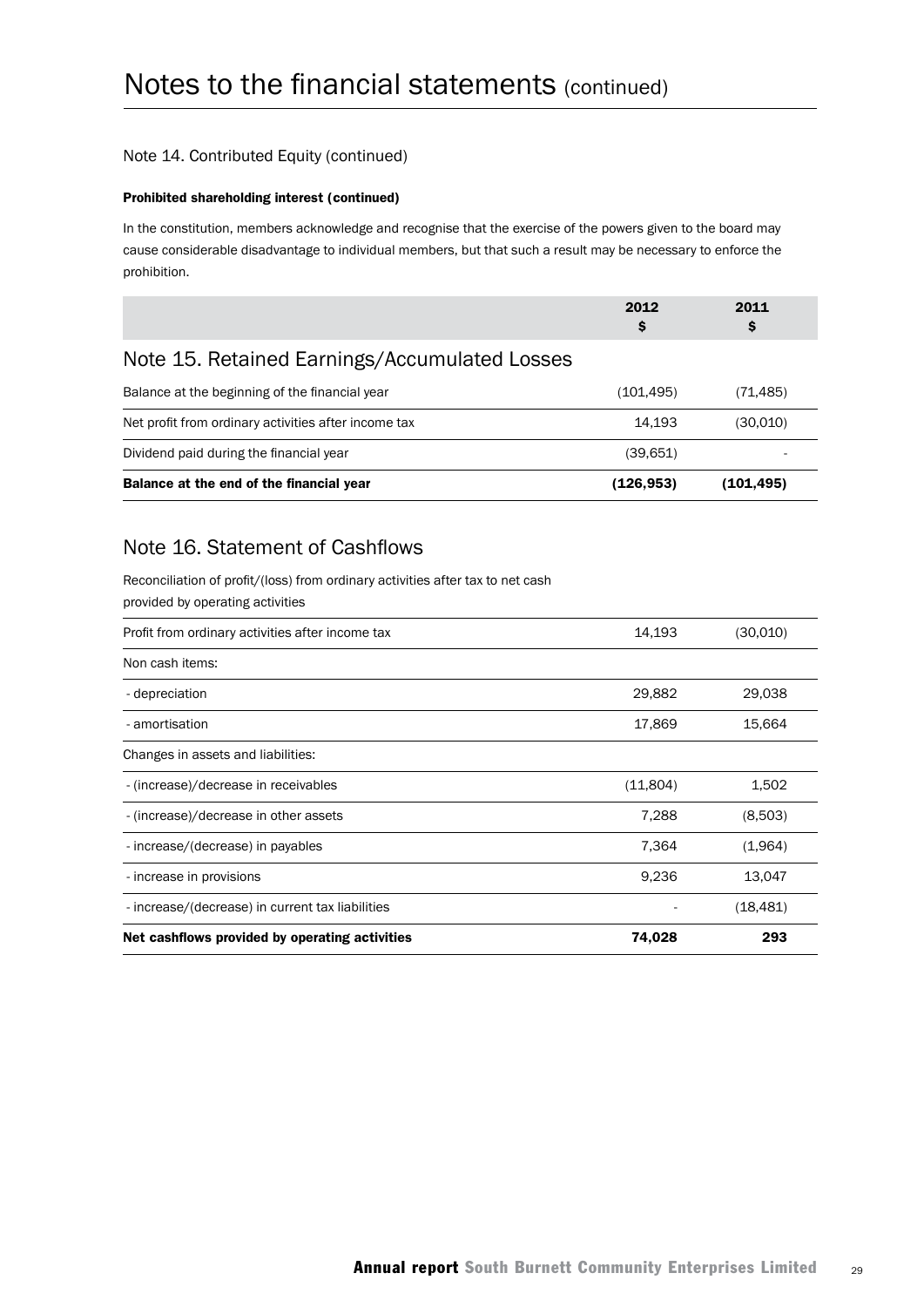|                                                                                                    | 2012<br>\$ | 2011<br>\$ |
|----------------------------------------------------------------------------------------------------|------------|------------|
| Note 17. Leases                                                                                    |            |            |
| <b>Operating lease commitments</b>                                                                 |            |            |
| Non-cancellable operating leases contracted for but not capitalised in<br>the financial statements |            |            |
| Payable - minimum lease payments                                                                   |            |            |
| - not later than 12 months                                                                         | 37,407     | 41,069     |
| - between 12 months and 5 years                                                                    | 105,132    | 106,652    |
| - greater than 5 years                                                                             | ۰          |            |
|                                                                                                    | 142,539    | 147,721    |

The lease on the Yarraman branch premises is a non-cancellable lease with a five-year term which expires in 2015. Annual rent is currently \$33,862 plus GST.

The lease on the Blackbutt branch premises is a non-cancellable lease with a five-year term which expires in November 2012. An option to renew the lease for a further 5 term is available. Annual rent is currently \$8,509 plus GST.

### Note 18. Auditors' Remuneration

Amounts received or due and receivable by the auditor of the company for:

|                             | 14.244 | 12.707 |
|-----------------------------|--------|--------|
| - non audit services        | 5.680  | 6,310  |
| - share registry services   | 4.064  | 1.897  |
| - audit and review services | 4.500  | 4.500  |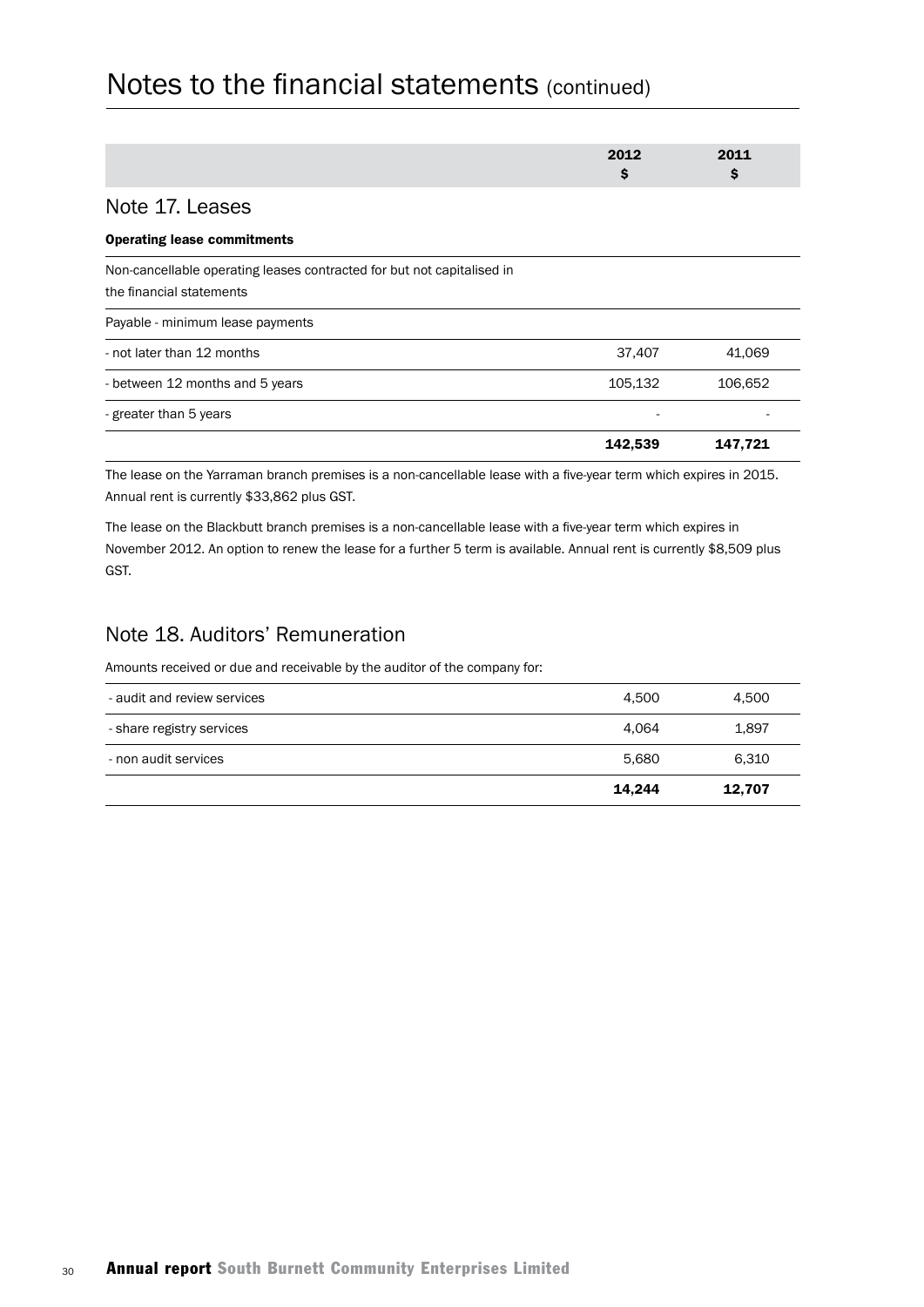### Note 19. Director and Related Party Disclosures

The names of directors who have held office during the financial year are:

Francis Edward Smith Ross Christopher Begent James Alan Beveridge David Francis Robison David Wayne Emms Noel Leslie Strohfeld Brenton Lester McLennan Jeffrey Bruce Connor Ross Michael Towell

Except for James Beveridge and Ross Towell, no director or related entity has entered into a material contract with the company. No director's fees have been paid as the positions are held on a voluntary basis.

James Beveridge is a director at Beveridge Carey Accountants Pty Ltd which supplied the company with accounting and taxation services during the financial year. During the financial year the total benefit received by Beveridge Carey Accountants Pty Ltd was \$22,795 (2011:\$17,622).

Ross Towell is the owner/editor of Country Focus newspaper which provided advertising for the company during the financial year. During the financial year the total benefit received by Country Focus was \$6,204 (2010:\$3,282).

| <b>Directors' Shareholdings</b> | 2012   | 2011   |
|---------------------------------|--------|--------|
| <b>Francis Edward Smith</b>     | 11,344 | 11,344 |
| Ross Christopher Begent         | 4,502  | 4,502  |
| James Alan Beveridge            | 3,000  | 3,000  |
| David Francis Robison           | 6,417  | 6,417  |
| David Wayne Emms                | 1,336  | 1,336  |
| Noel Leslie Strohfeld           | 2,003  | 2,003  |
| <b>Brenton Lester McLennan</b>  | 22,334 | 22,334 |
| Jeffrey Bruce Connor            | 10,667 | 10,667 |
| <b>Ross Michael Towell</b>      |        |        |

There was no movement in directors' shareholdings during the year.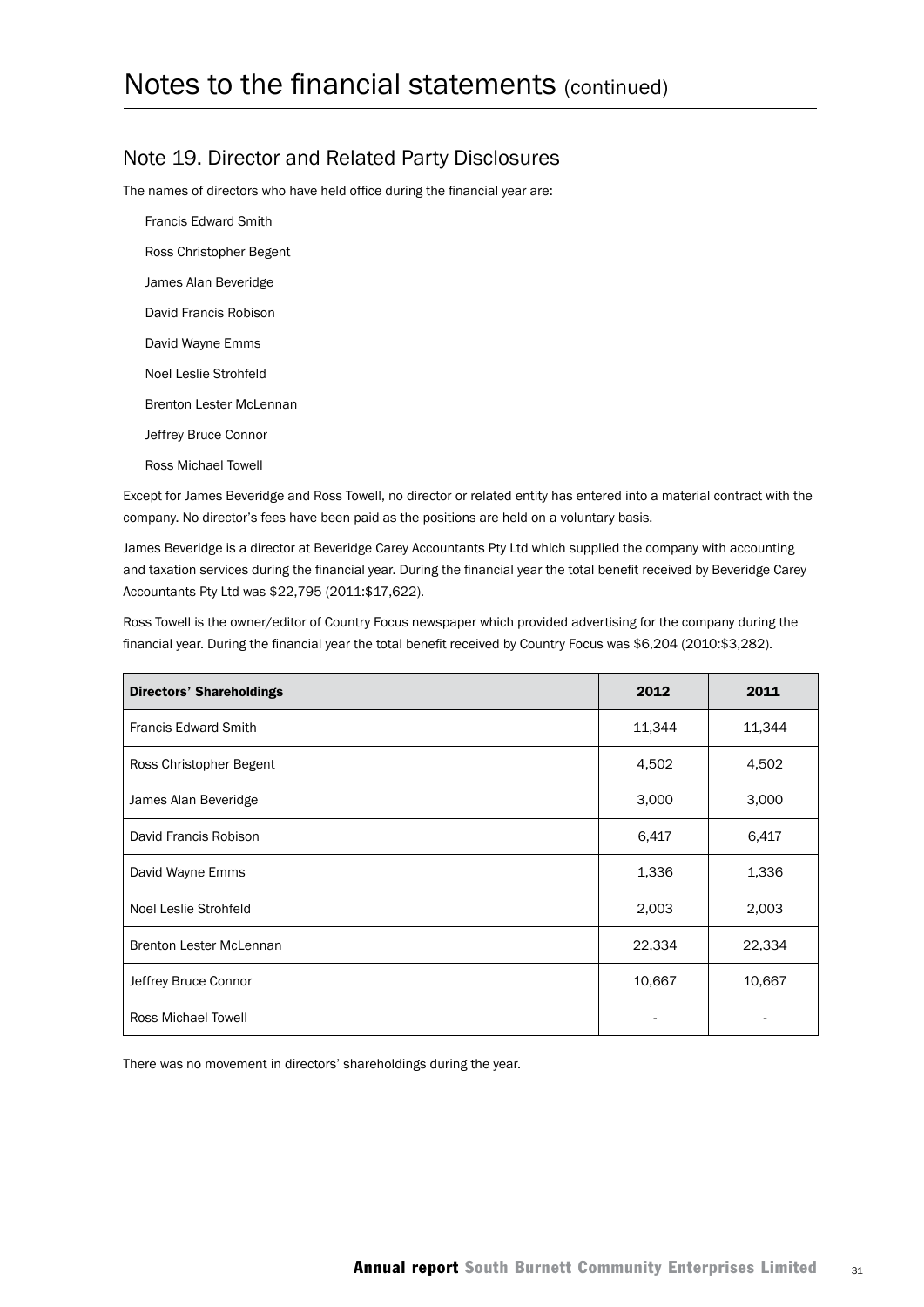|                                                                          | 2012<br>s | 2011<br>Ŝ |
|--------------------------------------------------------------------------|-----------|-----------|
| Note 20. Dividends Paid                                                  |           |           |
| Dividends paid during the year<br>а.                                     |           |           |
| Current year final dividend                                              |           |           |
| 100% (2011: 100%) Un franked dividend - 4.5 cents (2011: Nil) per share  | 39,651    |           |
| <b>Franking account balance</b><br>b.                                    |           |           |
| Franking credits available for subsequent reporting periods are:         |           |           |
| franking account balance as at the end of the financial year             | 13,953    | 18.443    |
| franking debits that will arise from a refund of income tax              |           |           |
| as at the end of the financial year                                      | (7,813)   | (14, 022) |
| franking debits that will arise from the payment of dividends recognised |           |           |
| as a liability at the end of the financial year                          |           |           |
| Franking credits available for future financial reporting periods:       | 6,140     | 4.421     |
| franking debits that will arise from payment of dividends proposed or    |           |           |
| declared before the financial report was authorised for use but not      |           |           |
| recognised as a distribution to equity holders during the period         |           |           |
| Net franking credits available                                           | 6,140     | 4.421     |

### Note 21. Key Management Personnel Disclosures

No director of the company receives remuneration for services as a company director or committee member.

There are no executives within the company whose remuneration is required to be disclosed.

|                                                                                                                      | 2012<br>\$    | 2011<br>\$    |
|----------------------------------------------------------------------------------------------------------------------|---------------|---------------|
| Note 22. Earnings Per Share                                                                                          |               |               |
| (a) Profit attributable to the ordinary equity holders of the<br>company used in calculating earnings per share      | 14.193        | (30.010)      |
|                                                                                                                      | <b>Number</b> | <b>Number</b> |
| Weighted average number of ordinary shares used as the denominator<br>(b)<br>in calculating basic earnings per share | 880.701       | 880.701       |

## Note 23. Events Occurring After the Balance Sheet Date

There have been no events after the end of the financial year that would materially affect the financial statements.

## Note 24. Contingent Liabilities

There were no contingent liabilities at the date of this report to affect the financial statements.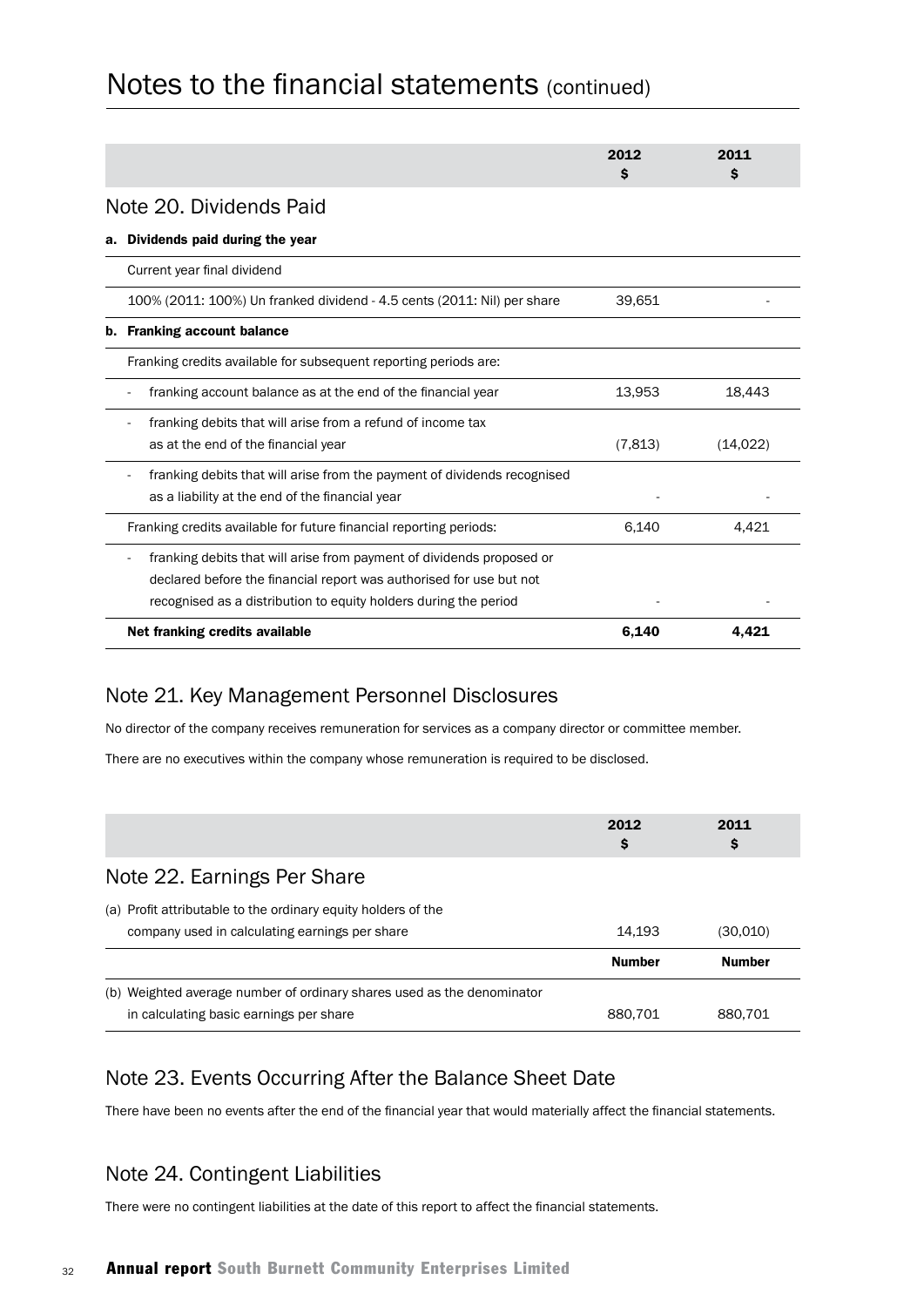### Note 25. Segment Reporting

The economic entity operates in the service sector where it facilitates Community Bank® services in Yarraman and Blackbutt, Queensland pursuant to a franchise agreement with Bendigo and Adelaide Bank Limited.

## Note 26. Registered Office/Principal Place of Business

The registered office and principal place of business is:

| Registered Office | <b>Principal Place of Business</b> |
|-------------------|------------------------------------|
| 23 Toomey Street  | 23 Toomey Street                   |
| YARRAMAN OLD 4614 | YARRAMAN OLD 4614                  |

### Note 27. Financial Instruments

#### Net Fair Values

The net fair values of financial assets and liabilities approximate the carrying values as disclosed in the balance sheet. The company does not have any unrecognised financial instruments at the year end.

#### Credit Risk

The maximum exposure to credit risk at balance date to recognised financial assets is the carrying amount of those assets as disclosed in the balance sheet and notes to the financial statements.

There are no material credit risk exposures to any single debtor or group of debtors under financial instruments entered into by the economic entity.

| <b>Interest Rate Risk</b> |  |
|---------------------------|--|
|                           |  |

|                                        |            |                          |            |                |             | Fixed interest rate maturing in |                          |              |                                | Weighted   |                                       |           |
|----------------------------------------|------------|--------------------------|------------|----------------|-------------|---------------------------------|--------------------------|--------------|--------------------------------|------------|---------------------------------------|-----------|
|                                        | rate       | <b>Floating interest</b> |            | 1 year or less |             | Over 1 to 5 years               |                          | Over 5 years | <b>Non interest</b><br>bearing |            | average<br>effective<br>interest rate |           |
| instrument<br>Financial                | 2012<br>\$ | 2011<br>\$.              | 2012<br>\$ | 2011<br>\$.    | 2012<br>\$. | 2011<br>\$                      | 2012<br>2011<br>\$<br>\$ |              | 2012<br>\$                     | 2011<br>\$ | 2012<br>%                             | 2011<br>% |
| <b>Financial</b><br><b>Assets</b>      |            |                          |            |                |             |                                 |                          |              |                                |            |                                       |           |
| Cash<br>and cash<br>equivalents        | 44,555     | 32,388                   | 70,697     | 55,826         |             |                                 |                          | ٠            | 400                            | 442        | 2.39                                  | 3.88      |
| Receivables                            |            |                          |            |                |             |                                 |                          | $\sim$       | 67,629                         | 59,989     | N/A                                   | N/A       |
| <b>Financial</b><br><b>Liabilities</b> |            |                          |            |                |             |                                 |                          |              |                                |            |                                       |           |
| Interest<br>bearing<br>liabilities     |            |                          |            |                |             |                                 |                          |              |                                |            | N/A                                   | N/A       |
| Payables                               |            |                          |            |                |             |                                 |                          | ٠            | 37,263                         | 31,383     | N/A                                   | N/A       |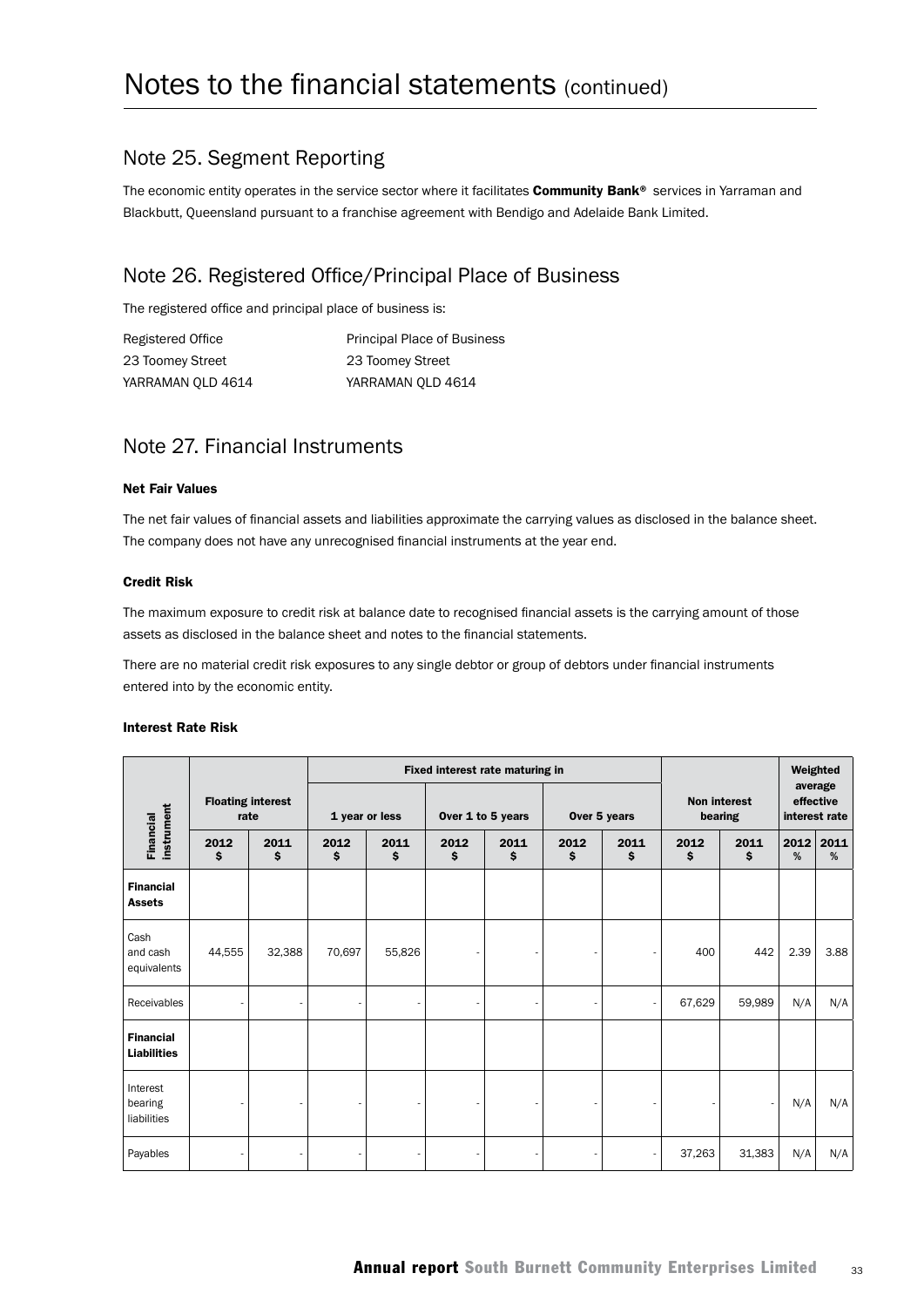## Directors' declaration

In accordance with a resolution of the directors of South Burnett Community Enterprises Limited, we state that: In the opinion of the directors:

- (a) the financial statements and notes of the company are in accordance with the Corporations Act 2001, including:
	- (i) giving a true and fair view of the company's financial position as at 30 June 2012 and of its performance for the financial year ended on that date; and
	- (ii) complying with Accounting Standards, the Corporations Regulations 2001 and other mandatory professional reporting requirements; and
- (b) there are reasonable grounds to believe that the company will be able to pay its debts as and when they become due and payable.
- (c) the audited remuneration disclosures set out in the remuneration report section of the directors' report comply with Accounting Standard AASB124 Related Party Disclosures and the Corporations Regulations 2001.

This declaration is made in accordance with a resolution of the board of directors.

Francis Edward Smith, Chairman James Alan Beveridge , Treasurer

Signed on the 13th August 2012.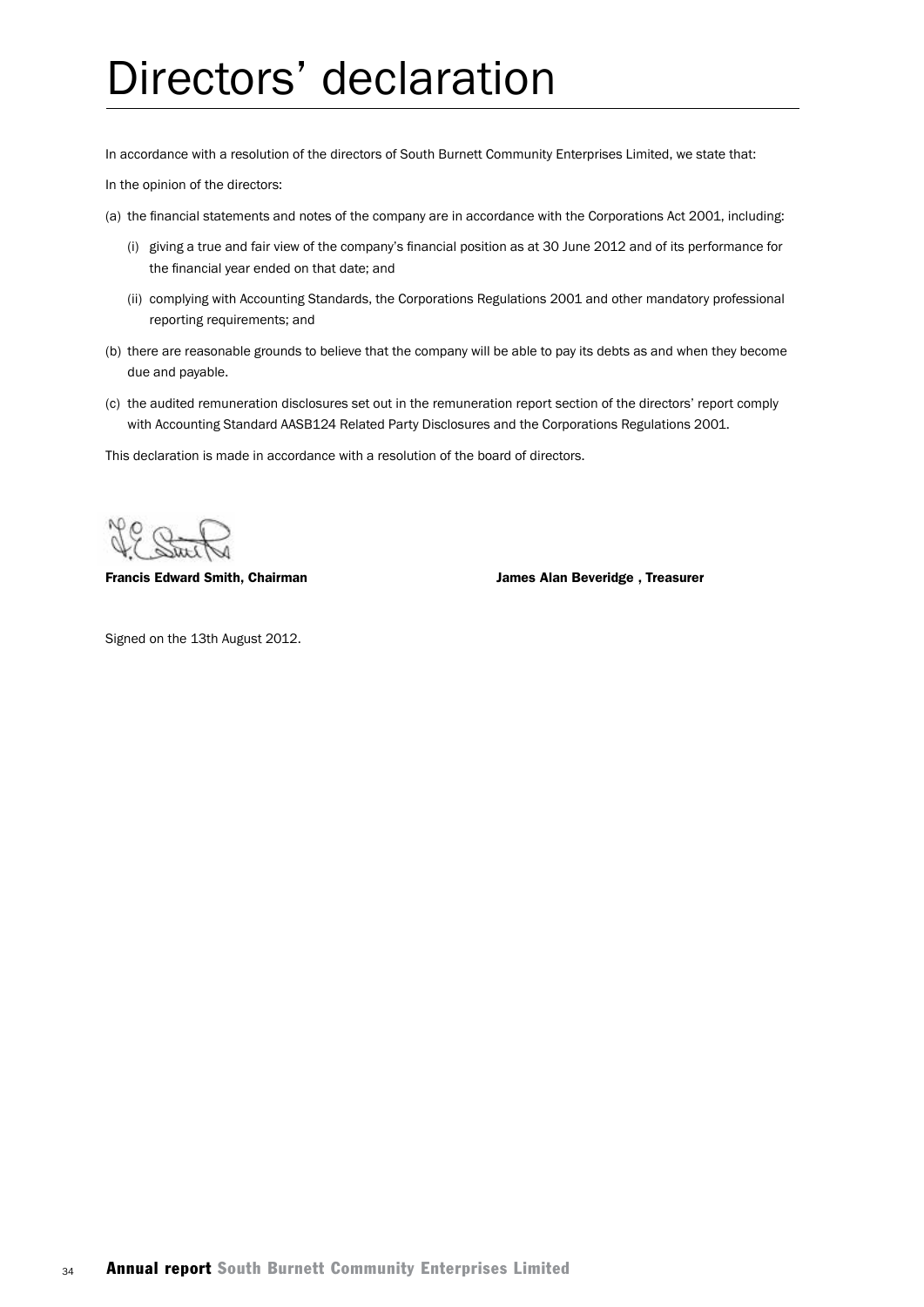## Independent audit report



#### Independent auditor's report to the members of South Burnett Community **Enterprises Limited**

#### Report on the financial report

We have audited the accompanying financial report of South Burnett Community Enterprises Limited. which comprises the balance sheet as at 30 June 2012, statement of comprehensive income, statement of changes in equity and cash flow statement for the year then ended, a summary of significant accounting policies and other explanatory notes and the directors' declaration.

#### Directors' responsibility for the financial report

The directors of the company are responsible for the preparation and presentation of the financial report in accordance with Australian Accounting Standards and the Corporations Act 2001. This responsibility includes establishing and maintaining internal controls relevant to the preparation and presentation of the financial report that is free from material misstatement, whether due to fraud or error; selecting and applying appropriate accounting policies; and making fair accounting estimates that are reasonable in the circumstances. In note 1, the directors also state in accordance with the Accounting Standard AASB 101 Presentation of Financial Statements that the financial statements comply with International Financial **Reporting Standards.** 

#### Auditor's responsibility

Our responsibility is to express an opinion on the financial report based on our audit. We conducted our audit in accordance with Australian Auditing Standards. These auditing standards require that we comply with relevant ethical requirements relating to audit engagements and plan and perform the audit to obtain reasonable assurance whether the financial report is free from material misstatement.

An audit involves performing procedures to obtain audit evidence about the amounts and disclosures in the financial report. The procedures selected depend on our judgement, including the assessment of the risks of material misstatement of the financial report, whether due to fraud or error. In making those risk assessments, we consider internal controls relevant to the entity's preparation and presentation of the financial report in order to design audit procedures that are appropriate in the circumstances, but not for the purpose of expressing an opinion on the effectiveness of the entity's internal control. An audit also includes evaluating the appropriateness of accounting policies used and the reasonableness of accounting estimates made by the directors, as well as evaluating the overall presentation of the financial report.

Our audit did not involve an analysis of the prudence of business decisions made by directors or management.

We performed the procedures to assess whether in all material respects the financial report presents fairly, in accordance with the Corporations Act 2001 and Australian Accounting Standards, a true and fair view which is consistent with our understanding of the company's financial position and of its performance.

We believe that the audit evidence we have obtained is sufficient and appropriate to provide a basis for our audit opinion.

Liability Smited by a scheme approved under Professional Standards Legislation. ABIE 51 061 795 337.

| P: (03) 5443 0344 | F: (03) 5443 5304 | 61-65 Bull St./PO Box 454 Bendigo Vic. 3552    | afs@afsbendigo.com.au | www.afsbendigo.com.au |
|-------------------|-------------------|------------------------------------------------|-----------------------|-----------------------|
|                   |                   | AUDIE - BUSINESS SERVILES - FINANCIAL PLANNING |                       |                       |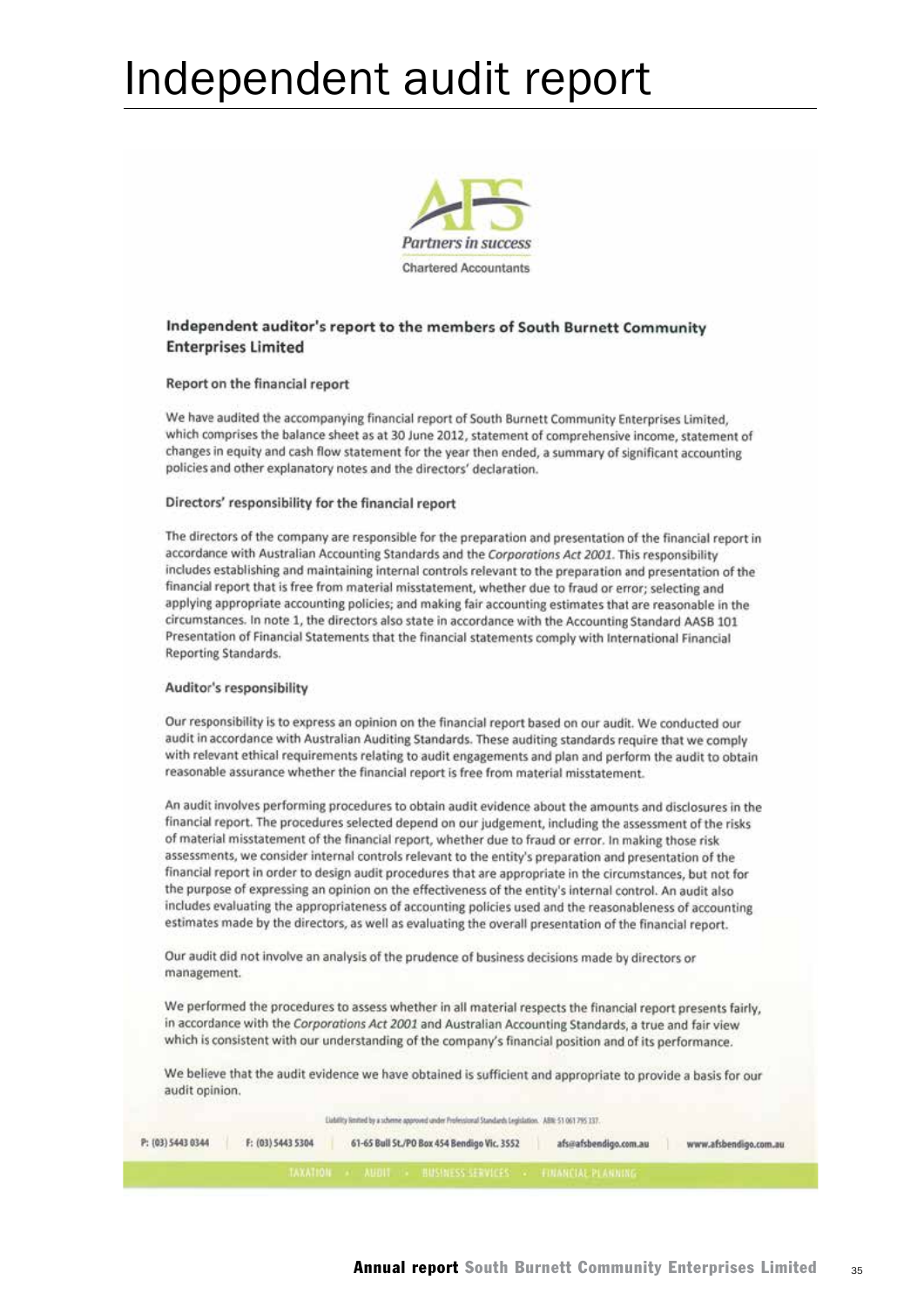#### Independence

In conducting our audit we have complied with the independence requirements of the Corporations Act 2001. We have given to the directors of the company a written auditor's independence declaration, a copy of which is included in the directors' report. In addition to our audit of the financial report and the remuneration disclosures, we were engaged to undertake the services disclosed in the notes to the financial statements. The provision of these services has not impaired our independence.

#### Auditor's opinion on the financial report

In our opinion:

- The financial report of South Burnett Community Enterprises Limited is in accordance with the  $11$ Corporations Act 2001 including giving a true and fair view of the company's financial position as at 30 June 2012 and of its financial performance and its cash flows for the year then ended and complying with Australian Accounting Standards and the Corporations Regulations 2001.
- The financial report also complies with International Financial Reporting Standards as issued by the  $2)$ International Accounting Standards Board.

#### Report on the remuneration report

We have audited the remuneration report included in the directors' report for the year ended 30 June 2012. The directors of the company are responsible for the preparation and presentation of the remuneration report in accordance with section 300A of the Corporations Act 2001. Our responsibility is to express an opinion on the remuneration report, based on our audit conducted in accordance with Australian Auditing Standards.

#### Auditor's opinion

In our opinion, the remuneration report of South Burnett Community Enterprises Limited for the year ended 30 June 2012, complies with section 300A of the Corporations Act 2001.

**Graeme Stewart Andrew Frewin Stewart** 61 Bull Street Bendigo Vic 3550

Dated: 13 August 2012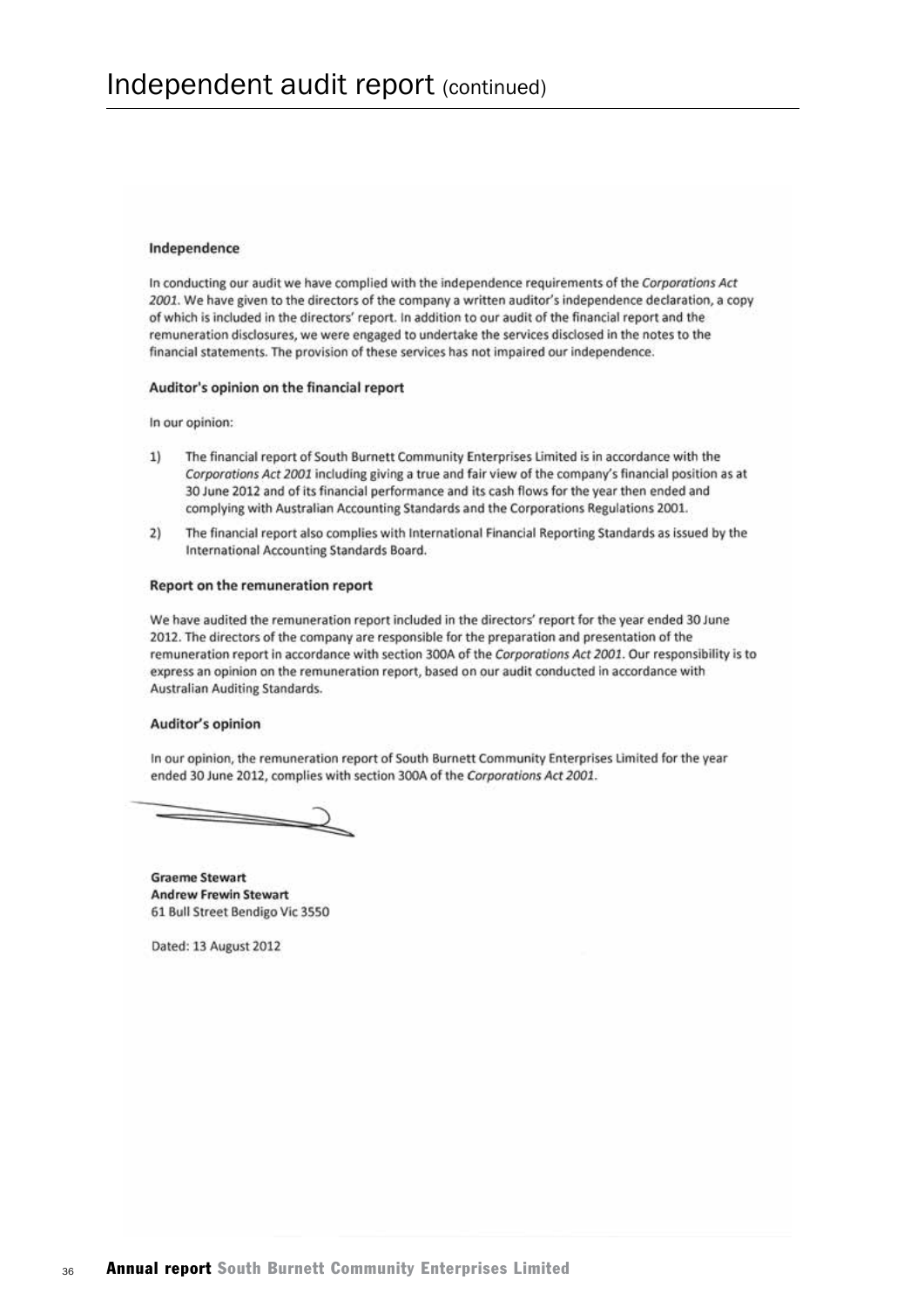## NSX report

South Burnett Community Enterprises Limited is a public Company incorporated in Australia and listed on the National Stock Exchange of Australia (NSX).

#### Shareholding

The following table shows the number of shareholders, broken into various categories showing the total number of shares held.

| Number of shares held     | <b>Number of shareholders</b> | Number of shares held |
|---------------------------|-------------------------------|-----------------------|
| 1 to 1,000                | 189                           | 122528                |
| 1,001 to 5,000            | 142                           | 303589                |
| 5,001 to 10,000           | 20                            | 146672                |
| 10,001 to 100,000         | 17                            | 308339                |
| 100,001 and over          | 0                             | $\Omega$              |
| <b>Total shareholders</b> | 368                           | 881,128               |

#### Equity securities

Each of the above shareholders are entitled to 1 vote, irrespective of the number of shares held.

There are no substantial shareholders (holding more than 5% of voting rights) as each shareholder is entitled to 1 vote. Normally holding more than 5% of total issued shares would create a substantial shareholder, but this is not applicable due to the voting restrictions for the company.

There are 11 shareholders holding less than a marketable parcel of shares (\$500 in value).

There are no restricted securities on issue.

All shares on issue are ordinary shares fully paid to \$1 per share. There are no unquoted equity securities.

#### Ten largest shareholders

The following table shows the 10 largest shareholders.

| <b>Shareholder</b>                      | <b>Number of fully</b><br>paid shares held | Percentage of<br>issued capital |  |
|-----------------------------------------|--------------------------------------------|---------------------------------|--|
| Mr John B Adams                         | 34000                                      | 4                               |  |
| Mr Kerry Claude Wyvill                  | 31667                                      | 3.59                            |  |
| Rosalie Shire Council                   | 26667                                      | 3.03                            |  |
| Nathan Gordon Daly                      | 26667                                      | 3.03                            |  |
| Anthony John Tilden                     | 20000                                      | 2.27                            |  |
| Barry Francis Blunt & Dorothy May Blunt | 20000                                      | 2.27                            |  |
| Fay Ellen Green                         | 17334                                      | 1.97                            |  |
| John Leslie Green                       | 17333                                      | 1.97                            |  |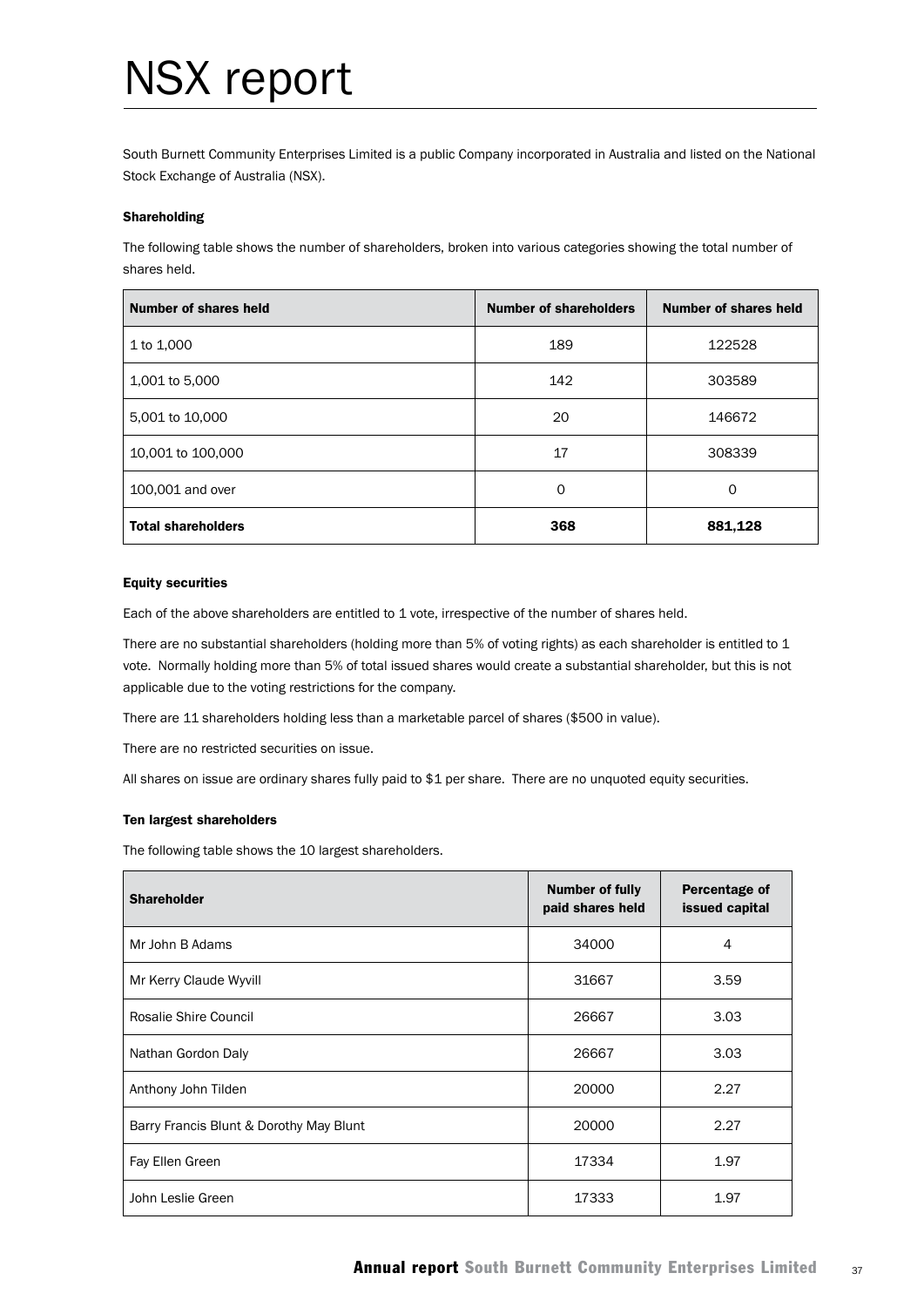#### Ten largest shareholders (continued)

| <b>Shareholder</b>                                                                                                                           | Number of fully<br>paid shares held | Percentage of<br>issued capital |
|----------------------------------------------------------------------------------------------------------------------------------------------|-------------------------------------|---------------------------------|
| Valma Goodman                                                                                                                                | 15000                               | 1.70                            |
| Mr James Norman Fowler & Mrs Elizabeth Anne Fowler                                                                                           | 13334                               | 1.51                            |
| Mr Paul Bernard Charlton & Mrs Janice Maree Charlton                                                                                         | 13334                               | 1.51                            |
| Mr Graeme Arthur Hanisch & Mrs Elizabeth Ann Hanisch                                                                                         | 13334                               | 1.51                            |
| John Hyslop <hyslop a="" c="" family="" fund="" s=""></hyslop>                                                                               | 13334                               | 1.51                            |
| Malcolm Charles Finlayson & Skene Malcolm Finlayson & Michael<br>William Finlayson <finlaysons a="" c="" f="" founding="" s=""></finlaysons> | 13334                               | 1.51                            |
|                                                                                                                                              | 275,338                             | 31                              |

#### Registered office and principal administrative office

The registered office of the company is located at: 23 Toomey Street Yarraman Queensland 4614 Phone: (07) 41638162

The principal administrative office of the company is located at: 23 Toomey Street Yarraman Queensland 4614 Phone: (07) 41638162

#### Security register

The security register (share register) is kept at: 61-65 Bull Street BENDIGO VICTORIA 3550 Phone: (03) 5443 0344

#### Company Secretary

<First and Last Name> has been the company Secretary of <Name> Community Financial Services Limited for <xx> years. <First Name> qualifications and experience include . . .

#### Corporate governance

The company has implemented various corporate governance practices, which include:

- (a) The establishment of an audit committee. Members of the audit committee are <First and Last Names of committee members>
- (b) Director approval of operating budgets and monitoring of progress against these budgets;
- (c) Ongoing Director training; and
- (d) Monthly Director meetings to discuss performance and strategic plans.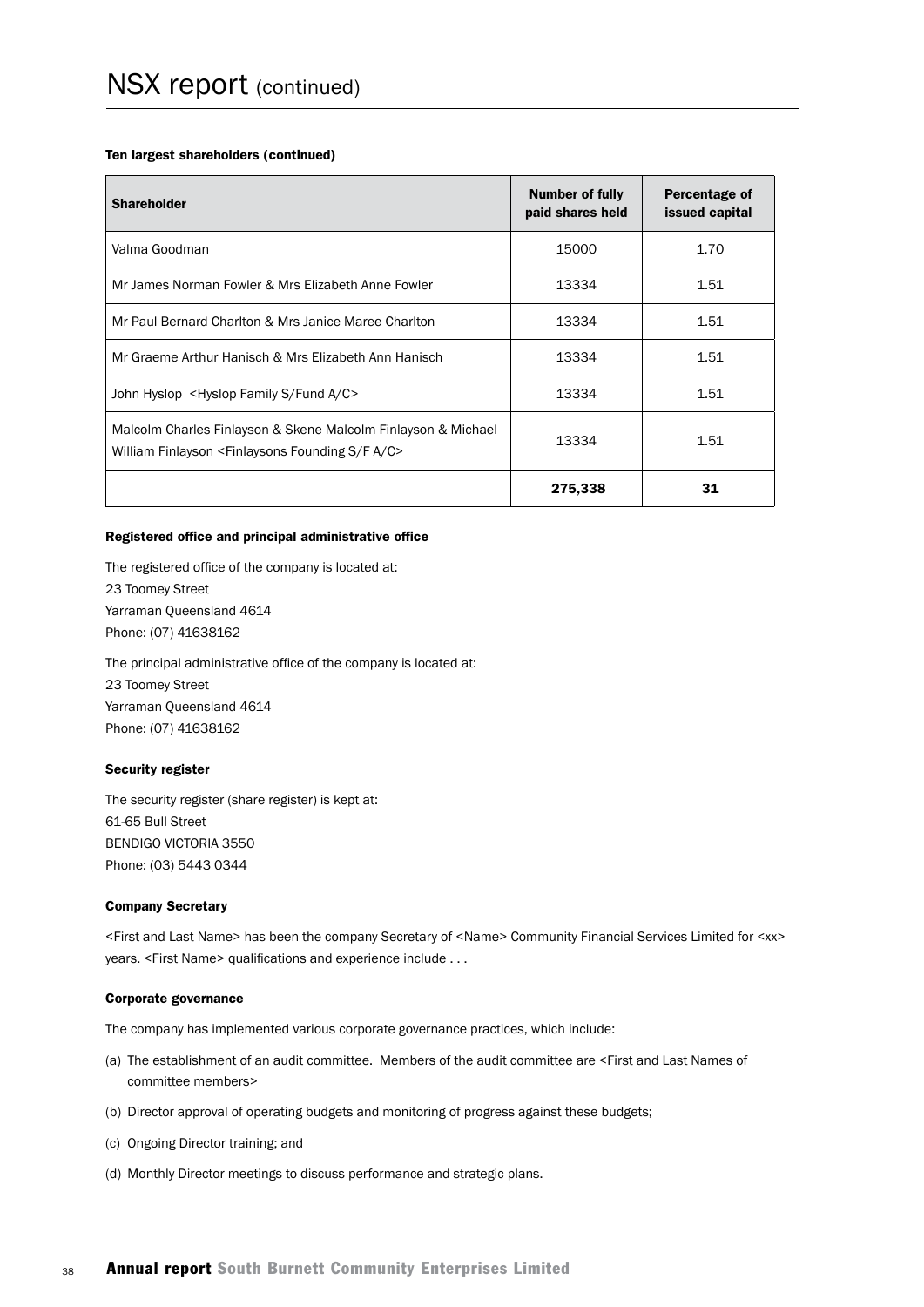#### Annexure 3

There are no material differences between the information in the company's Annexure 3 and the information in the financial documents in its Annual Report.

#### 5 Year summary of performance

|                          | 2008<br>\$ | 2009<br>S | 2010<br>\$ | 2011<br>Ş | 2012<br>Ş |
|--------------------------|------------|-----------|------------|-----------|-----------|
| Gross revenue            | 419,529    | 498,981   | 690,880    | 766,218   | 860,371   |
| Net profit before tax    | 51,036     | 51,642    | 46,612     | $-38,552$ | 16,991    |
| Total assets             | 342,660    | 357,550   | 740.048    | 667,752   | 653,737   |
| <b>Total liabilities</b> | 52,998     | 64.192    | 126.423    | 87,479    | 104,079   |
| Total equity             | 289,662    | 293,358   | 613,625    | 580,273   | 549,668   |